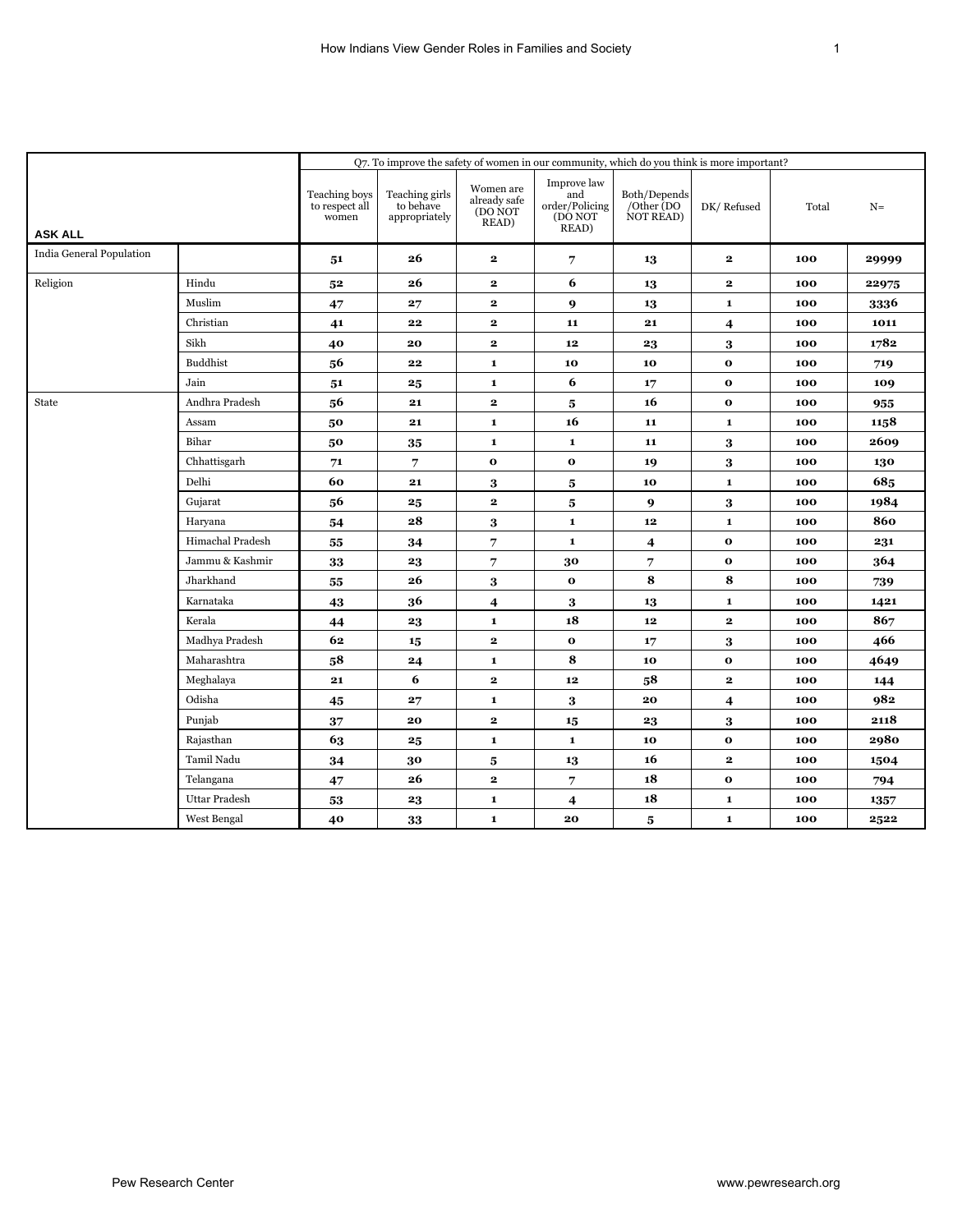|                          |                      |                         |                                       |                   | Q9. How important is it for women to have the same rights as men? |                              |                         |                |       |       |
|--------------------------|----------------------|-------------------------|---------------------------------------|-------------------|-------------------------------------------------------------------|------------------------------|-------------------------|----------------|-------|-------|
| <b>ASK ALL</b>           |                      | <b>NET</b><br>Important | $\operatorname{NET}$ Not<br>Important | Very<br>important | Somewhat<br>important                                             | Not too<br>important<br>[OR] | Not at all<br>important | DK/<br>Refused | Total | $N=$  |
| India General Population |                      | 96                      | $\bf{3}$                              | 80                | 16                                                                | $\mathbf 2$                  | $\mathbf{1}$            | $\mathbf{1}$   | 100   | 29999 |
| Religion                 | Hindu                | 96                      | $\bf 3$                               | 81                | 15                                                                | $\mathbf{2}$                 | $\mathbf 1$             | $\mathbf{1}$   | 100   | 22975 |
|                          | Muslim               | 94                      | 5                                     | 76                | 19                                                                | $\overline{\mathbf{4}}$      | $\mathbf 1$             | $\mathbf{1}$   | 100   | 3336  |
|                          | Christian            | 94                      | 4                                     | 70                | 24                                                                | 3                            | $\mathbf 1$             | $\mathbf{2}$   | 100   | 1011  |
|                          | Sikh                 | 97                      | $\mathbf{2}$                          | 83                | 14                                                                | $\mathbf{1}$                 | $\mathbf{1}$            | $\mathbf{1}$   | 100   | 1782  |
|                          | <b>Buddhist</b>      | 99                      | $\mathbf{1}$                          | 91                | ${\bf 8}$                                                         | $\mathbf 0$                  | $\mathbf{1}$            | $\mathbf{o}$   | 100   | 719   |
|                          | Jain                 | 98                      | $\mathbf{2}$                          | 83                | 15                                                                | $\mathbf{o}$                 | $\mathbf 2$             | $\mathbf{o}$   | 100   | 109   |
| <b>State</b>             | Andhra Pradesh       | 94                      | 5                                     | 66                | 28                                                                | 5                            | $\mathbf{1}$            | $\mathbf{o}$   | 100   | 955   |
|                          | Assam                | 97                      | $\mathbf 2$                           | 85                | $\bf 12$                                                          | $\mathbf{1}$                 | $\mathbf{1}$            | $\mathbf{1}$   | 100   | 1158  |
|                          | Bihar                | 96                      | $\mathbf{2}$                          | 82                | 14                                                                | $\mathbf{1}$                 | $\mathbf{1}$            | $\mathbf{2}$   | 100   | 2609  |
|                          | Chhattisgarh         | 96                      | $\mathbf 0$                           | 93                | $\bf{3}$                                                          | $\mathbf 0$                  | $\mathbf 0$             | 4              | 100   | 130   |
|                          | Delhi                | 96                      | 3                                     | 81                | 15                                                                | 3                            | $\mathbf 1$             | $\mathbf{o}$   | 100   | 685   |
|                          | Gujarat              | 92                      | $\bf{5}$                              | ${\bf 73}$        | 20                                                                | $\boldsymbol{4}$             | $\mathbf{1}$            | $\bf 3$        | 100   | 1984  |
|                          | Haryana              | 97                      | 2                                     | 87                | 10                                                                | $\mathbf 0$                  | $\overline{\mathbf{2}}$ | $\mathbf{1}$   | 100   | 860   |
|                          | Himachal Pradesh     | 97                      | $\bf{3}$                              | 92                | 5                                                                 | $\mathbf{1}$                 | $\mathbf 2$             | $\mathbf{o}$   | 100   | 231   |
|                          | Jammu & Kashmir      | 96                      | 3                                     | 80                | 16                                                                | 3                            | $\mathbf 0$             | $\mathbf{1}$   | 100   | 364   |
|                          | Jharkhand            | 92                      | $\mathbf 2$                           | 78                | 14                                                                | $\mathbf{1}$                 | $\mathbf 0$             | 6              | 100   | 739   |
|                          | Karnataka            | 98                      | $\overline{\mathbf{2}}$               | 82                | 16                                                                | $\mathbf{2}$                 | $\mathbf{o}$            | $\mathbf{o}$   | 100   | 1421  |
|                          | Kerala               | 93                      | 6                                     | 72                | 21                                                                | 5                            | $\overline{\mathbf{2}}$ | $\mathbf{1}$   | 100   | 867   |
|                          | Madhya Pradesh       | 96                      | $\mathbf 1$                           | 89                | $\overline{7}$                                                    | $\mathbf{1}$                 | $\mathbf 0$             | 3              | 100   | 466   |
|                          | Maharashtra          | 98                      | $\mathbf{1}$                          | 91                | ${\bf 8}$                                                         | $\mathbf{1}$                 | $\mathbf 0$             | $\mathbf{o}$   | 100   | 4649  |
|                          | Meghalaya            | 89                      | 11                                    | 82                | 7                                                                 | 3                            | 7                       | $\mathbf{o}$   | 100   | 144   |
|                          | Odisha               | 94                      | $\bf{3}$                              | 86                | 8                                                                 | $\mathbf 1$                  | $\mathbf 1$             | $\bf{3}$       | 100   | 982   |
|                          | Punjab               | 97                      | $\bf 3$                               | 81                | 16                                                                | $\mathbf{1}$                 | $\mathbf{1}$            | $\mathbf{o}$   | 100   | 2118  |
|                          | Rajasthan            | 97                      | $\mathbf 2$                           | 83                | 15                                                                | $\mathbf{1}$                 | $\mathbf{1}$            | $\mathbf{1}$   | 100   | 2980  |
|                          | Tamil Nadu           | 97                      | $\mathbf 2$                           | $77\,$            | 21                                                                | $\mathbf 2$                  | $\mathbf 0$             | $\mathbf{o}$   | 100   | 1504  |
|                          | Telangana            | 97                      | $\mathbf 2$                           | 71                | 27                                                                | $\mathbf 2$                  | $\mathbf{o}$            | $\mathbf{o}$   | 100   | 794   |
|                          | <b>Uttar Pradesh</b> | 97                      | $\bf 3$                               | 84                | 13                                                                | $\bf{3}$                     | $\mathbf 1$             | $\mathbf 0$    | 100   | 1357  |
|                          | West Bengal          | 92                      | 6                                     | 65                | 28                                                                | 4                            | $\mathbf{1}$            | 2              | 100   | 2522  |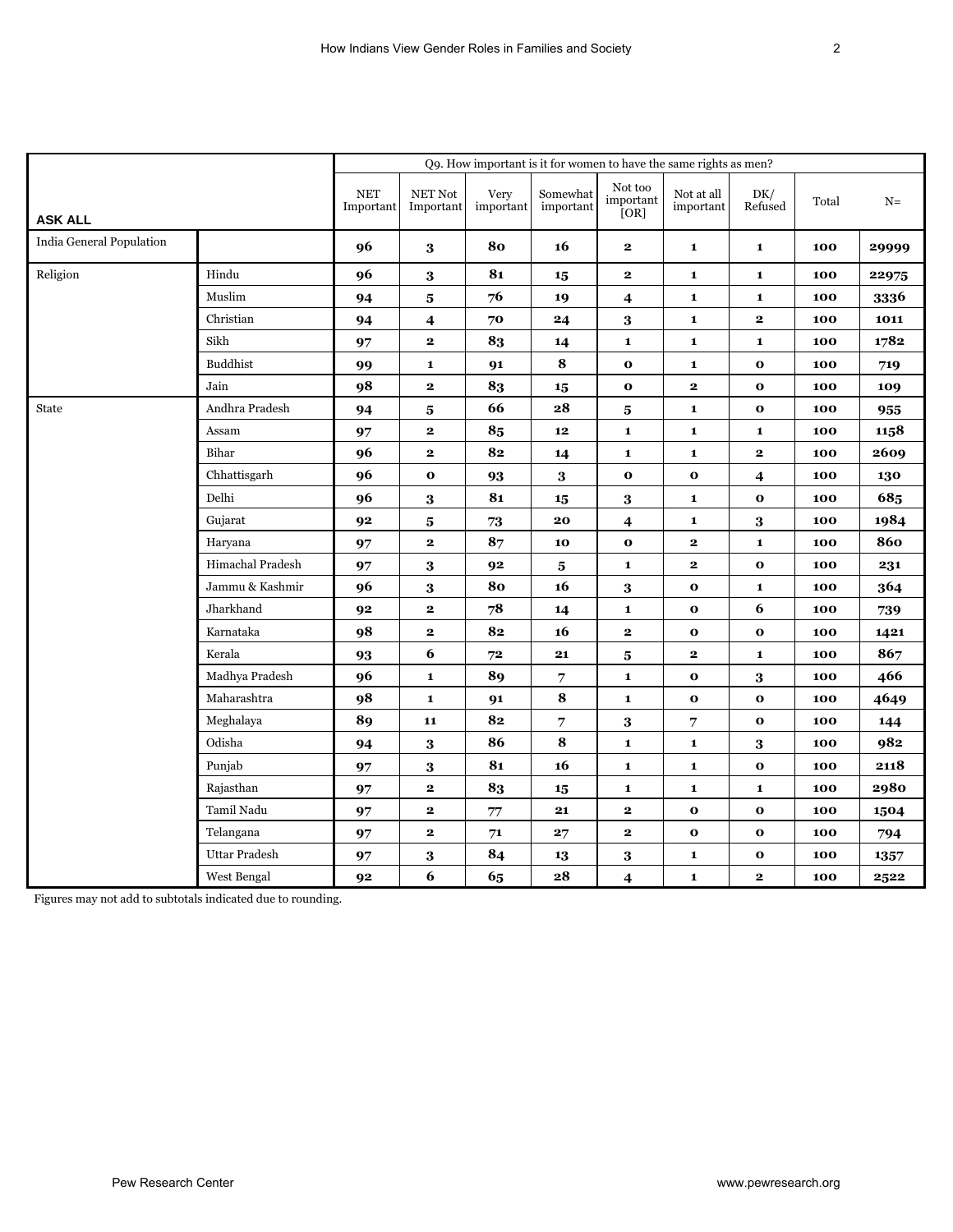|                          |                      |            |                |                       |                        | ABORT. Do you think having an abortion should be ? |                         |                         |       |       |
|--------------------------|----------------------|------------|----------------|-----------------------|------------------------|----------------------------------------------------|-------------------------|-------------------------|-------|-------|
| <b>ASK ALL</b>           |                      | NET Legal  | NET Illegal    | Legal in all<br>cases | Legal in<br>most cases | Illegal in<br>most cases<br>[OR]                   | Illegal in<br>all cases | DK/<br>Refused          | Total | $N =$ |
| India General Population |                      | 38         | 55             | 24                    | 14                     | 19                                                 | 36                      | $\bf8$                  | 100   | 29999 |
| Religion                 | Hindu                | 38         | 54             | 24                    | 14                     | 19                                                 | 35                      | $\bf8$                  | 100   | 22975 |
|                          | Muslim               | 36         | 57             | 22                    | 14                     | 18                                                 | 39                      | 7                       | 100   | 3336  |
|                          | Christian            | 40         | 49             | 20                    | 19                     | ${\bf 26}$                                         | 23                      | 11                      | 100   | 1011  |
|                          | Sikh                 | 29         | 60             | 21                    | 8                      | 11                                                 | 49                      | 11                      | 100   | 1782  |
|                          | <b>Buddhist</b>      | 51         | 46             | 36                    | 15                     | 15                                                 | 31                      | $\bf{3}$                | 100   | 719   |
|                          | Jain                 | 36         | 59             | 21                    | 14                     | 22                                                 | 37                      | $5\phantom{.0}$         | 100   | 109   |
| State                    | Andhra Pradesh       | 53         | 46             | 19                    | 34                     | 31                                                 | 15                      | $\mathbf{1}$            | 100   | 955   |
|                          | Assam                | 42         | 50             | 26                    | 16                     | 23                                                 | 26                      | 8                       | 100   | 1158  |
|                          | Bihar                | 25         | 61             | 16                    | 9                      | 20                                                 | 41                      | 14                      | 100   | 2609  |
|                          | Chhattisgarh         | 4          | 88             | $\mathbf{2}$          | $\mathbf{2}$           | 6                                                  | 82                      | $\bf8$                  | 100   | 130   |
|                          | Delhi                | 23         | $73\,$         | 15                    | 8                      | 13                                                 | 59                      | $\boldsymbol{4}$        | 100   | 685   |
|                          | Gujarat              | 22         | 63             | 9                     | 13                     | 25                                                 | 38                      | 15                      | 100   | 1984  |
|                          | Haryana              | 5          | 90             | 3                     | $\mathbf{1}$           | 17                                                 | 73                      | $\overline{\mathbf{5}}$ | 100   | 860   |
|                          | Himachal Pradesh     | 18         | 82             | 14                    | 4                      | 19                                                 | 64                      | $\mathbf 0$             | 100   | 231   |
|                          | Jammu & Kashmir      | 54         | 45             | 48                    | 6                      | 19                                                 | 25                      | $\mathbf{1}$            | 100   | 364   |
|                          | Jharkhand            | 30         | 43             | 17                    | 13                     | 18                                                 | 24                      | 27                      | 100   | 739   |
|                          | Karnataka            | 64         | 31             | 39                    | 25                     | $\boldsymbol{25}$                                  | 6                       | ${\bf 5}$               | 100   | 1421  |
|                          | Kerala               | 56         | 35             | 29                    | 26                     | 18                                                 | 16                      | 10                      | 100   | 867   |
|                          | Madhya Pradesh       | 21         | 65             | 15                    | 5                      | 19                                                 | 45                      | 15                      | 100   | 466   |
|                          | Maharashtra          | 57         | 41             | 40                    | 18                     | 13                                                 | 28                      | $\mathbf{2}$            | 100   | 4649  |
|                          | Meghalaya            | 26         | 68             | 17                    | 10                     | 48                                                 | 21                      | 5                       | 100   | 144   |
|                          | Odisha               | 29         | 58             | 24                    | 5                      | 15                                                 | 43                      | 13                      | 100   | 982   |
|                          | Punjab               | 30         | 58             | 20                    | 10                     | 15                                                 | 44                      | $12$                    | 100   | 2118  |
|                          | Rajasthan            | 20         | 76             | 12                    | 8                      | 16                                                 | 60                      | $\overline{\mathbf{4}}$ | 100   | 2980  |
|                          | Tamil Nadu           | 57         | 31             | 37                    | 20                     | 13                                                 | 18                      | 11                      | 100   | 1504  |
|                          | Telangana            | 57         | 39             | 24                    | 34                     | $\bf 25$                                           | 14                      | $\bf{3}$                | 100   | 794   |
|                          | <b>Uttar Pradesh</b> | ${\bf 35}$ | 63             | ${\bf 27}$            | 8                      | 19                                                 | 44                      | $\mathbf{2}$            | 100   | 1357  |
|                          | West Bengal          | 40         | 5 <sup>2</sup> | 23                    | 17                     | 20                                                 | 31                      | $\boldsymbol{9}$        | 100   | 2522  |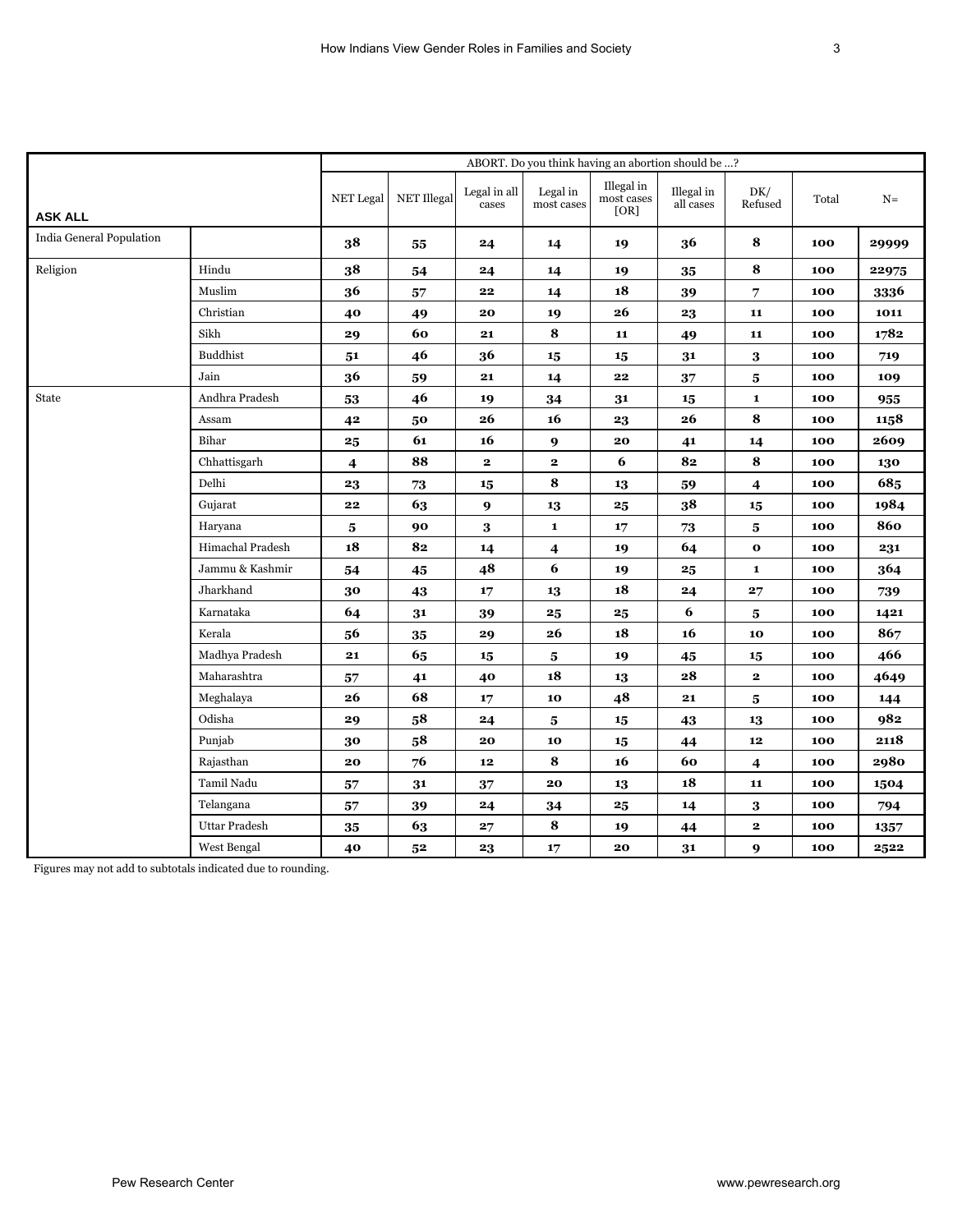| 4 |  |
|---|--|
|   |  |
|   |  |
|   |  |
|   |  |

|                          |                      | Q11y. Just your impression, in India today, is there a lot of discrimination against ? j. Women |                                    |                         |       |       |  |  |  |  |
|--------------------------|----------------------|-------------------------------------------------------------------------------------------------|------------------------------------|-------------------------|-------|-------|--|--|--|--|
| <b>ASK ALL</b>           |                      | Yes, a lot of<br>discrimination                                                                 | No, not a lot of<br>discrimination | DK/Refused              | Total | $N=$  |  |  |  |  |
| India General Population |                      | 23                                                                                              | 72                                 | ${\bf 5}$               | 100   | 29999 |  |  |  |  |
| Religion                 | Hindu                | 23                                                                                              | 72                                 | $\bf{5}$                | 100   | 22975 |  |  |  |  |
|                          | Muslim               | 21                                                                                              | 71                                 | $\bf{8}$                | 100   | 3336  |  |  |  |  |
|                          | Christian            | 30                                                                                              | 66                                 | $\overline{\mathbf{4}}$ | 100   | 1011  |  |  |  |  |
|                          | Sikh                 | 18                                                                                              | 79                                 | $\bf 3$                 | 100   | 1782  |  |  |  |  |
|                          | <b>Buddhist</b>      | 18                                                                                              | 80                                 | $\mathbf{1}$            | 100   | 719   |  |  |  |  |
|                          | Jain                 | 23                                                                                              | 75                                 | $\mathbf{2}$            | 100   | 109   |  |  |  |  |
| <b>State</b>             | Andhra Pradesh       | 31                                                                                              | 69                                 | $\mathbf{o}$            | 100   | 955   |  |  |  |  |
|                          | Assam                | 5 <sup>2</sup>                                                                                  | 27                                 | 20                      | 100   | 1158  |  |  |  |  |
|                          | Bihar                | 21                                                                                              | 74                                 | $\bf{5}$                | 100   | 2609  |  |  |  |  |
|                          | Chhattisgarh         | 22                                                                                              | 71                                 | $\overline{7}$          | 100   | 130   |  |  |  |  |
|                          | Delhi                | 15                                                                                              | 82                                 | $\bf 3$                 | 100   | 685   |  |  |  |  |
|                          | Gujarat              | 23                                                                                              | 71                                 | $\bf{5}$                | 100   | 1984  |  |  |  |  |
|                          | Haryana              | 17                                                                                              | 80                                 | $\bf 3$                 | 100   | 860   |  |  |  |  |
|                          | Himachal Pradesh     | 6                                                                                               | 94                                 | $\bf{o}$                | 100   | 231   |  |  |  |  |
|                          | Jammu & Kashmir      | 13                                                                                              | 75                                 | 12                      | 100   | 364   |  |  |  |  |
|                          | Jharkhand            | 27                                                                                              | 69                                 | $\overline{\mathbf{4}}$ | 100   | 739   |  |  |  |  |
|                          | Karnataka            | 28                                                                                              | ${\bf 71}$                         | $\mathbf{2}$            | 100   | 1421  |  |  |  |  |
|                          | Kerala               | 23                                                                                              | 71                                 | 6                       | 100   | 867   |  |  |  |  |
|                          | Madhya Pradesh       | 22                                                                                              | 64                                 | 14                      | 100   | 466   |  |  |  |  |
|                          | Maharashtra          | 14                                                                                              | 85                                 | $\mathbf{1}$            | 100   | 4649  |  |  |  |  |
|                          | Meghalaya            | 20                                                                                              | 62                                 | 17                      | 100   | 144   |  |  |  |  |
|                          | Odisha               | 42                                                                                              | 51                                 | $\overline{7}$          | 100   | 982   |  |  |  |  |
|                          | Punjab               | 19                                                                                              | 79                                 | $\bf 3$                 | 100   | 2118  |  |  |  |  |
|                          | Rajasthan            | 29                                                                                              | 69                                 | $\mathbf{2}$            | 100   | 2980  |  |  |  |  |
|                          | Tamil Nadu           | 39                                                                                              | 57                                 | $\overline{\mathbf{4}}$ | 100   | 1504  |  |  |  |  |
|                          | Telangana            | 44                                                                                              | 55                                 | $\mathbf{1}$            | 100   | 794   |  |  |  |  |
|                          | <b>Uttar Pradesh</b> | 6                                                                                               | 93                                 | $\mathbf{1}$            | 100   | 1357  |  |  |  |  |
|                          | West Bengal          | 26                                                                                              | 59                                 | 16                      | 100   | 2522  |  |  |  |  |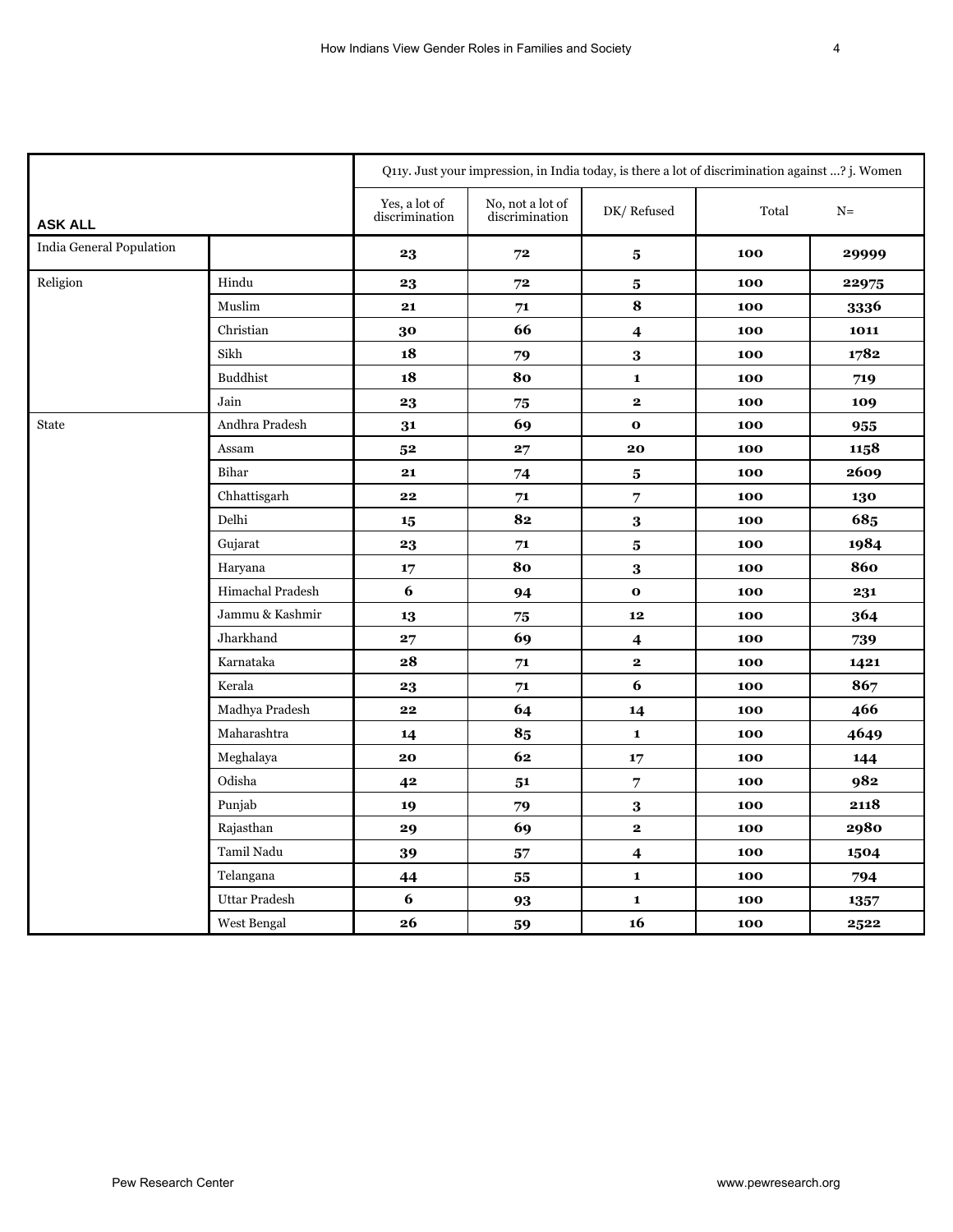|                          |                  |                          | Q15. How acceptable or unacceptable is it to get a checkup using modern methods to balance the number of girls and boys in the family? |                          |                         |                                  |                            |              |       |       |
|--------------------------|------------------|--------------------------|----------------------------------------------------------------------------------------------------------------------------------------|--------------------------|-------------------------|----------------------------------|----------------------------|--------------|-------|-------|
| <b>ASK ALL</b>           |                  | <b>NET</b><br>Acceptable | <b>NET</b><br>Unacceptable                                                                                                             | Completely<br>acceptable | Somewhat<br>acceptable  | Somewhat<br>unacceptable<br>[OR] | Completely<br>unacceptable | DK/Refused   | Total | $N =$ |
| India General Population |                  | 40                       | 53                                                                                                                                     | 26                       | 14                      | 11                               | 42                         | 7            | 100   | 29999 |
| Religion                 | Hindu            | 40                       | 53                                                                                                                                     | 26                       | 14                      | 11                               | 42                         | 7            | 100   | 22975 |
|                          | Muslim           | 37                       | 58                                                                                                                                     | 24                       | 13                      | 12                               | 46                         | 6            | 100   | 3336  |
|                          | Christian        | 43                       | 51                                                                                                                                     | 23                       | 20                      | 13                               | 38                         | 5            | 100   | 1011  |
|                          | Sikh             | 38                       | 48                                                                                                                                     | 21                       | 17                      | $\boldsymbol{9}$                 | 40                         | 14           | 100   | 1782  |
|                          | <b>Buddhist</b>  | 48                       | 49                                                                                                                                     | 35                       | 14                      | 10                               | 39                         | $\mathbf{2}$ | 100   | 719   |
|                          | Jain             | 40                       | 54                                                                                                                                     | 20                       | 20                      | $12$                             | 43                         | 6            | 100   | 109   |
| State                    | Andhra Pradesh   | 49                       | 49                                                                                                                                     | 27                       | 22                      | ${\bf 12}$                       | 37                         | $\mathbf{1}$ | 100   | 955   |
|                          | Assam            | 68                       | 24                                                                                                                                     | 45                       | 23                      | 13                               | 11                         | 8            | 100   | 1158  |
|                          | Bihar            | 28                       | 59                                                                                                                                     | 18                       | 10                      | 11                               | 49                         | 12           | 100   | 2609  |
|                          | Chhattisgarh     | $\overline{4}$           | 89                                                                                                                                     | $\bf{3}$                 | $\mathbf{1}$            | $\bf{3}$                         | 85                         | 7            | 100   | 130   |
|                          | Delhi            | 27                       | 70                                                                                                                                     | 15                       | $12\phantom{.0}$        | 7                                | 63                         | 3            | 100   | 685   |
|                          | Gujarat          | 38                       | 49                                                                                                                                     | 18                       | 20                      | 13                               | 36                         | 13           | 100   | 1984  |
|                          | Haryana          | 22                       | 72                                                                                                                                     | 17                       | $\overline{\mathbf{5}}$ | 6                                | 66                         | 6            | 100   | 860   |
|                          | Himachal Pradesh | 29                       | 71                                                                                                                                     | 26                       | 3                       | $\mathbf 0$                      | 71                         | $\mathbf{o}$ | 100   | 231   |
|                          | Jammu & Kashmir  | 60                       | 37                                                                                                                                     | 38                       | 22                      | 15                               | 22                         | $\mathbf{2}$ | 100   | 364   |
|                          | Jharkhand        | 38                       | 41                                                                                                                                     | 25                       | 13                      | $\boldsymbol{9}$                 | 31                         | 21           | 100   | 739   |
|                          | Karnataka        | 5 <sup>2</sup>           | 46                                                                                                                                     | 37                       | 15                      | 10                               | 36                         | $\mathbf{2}$ | 100   | 1421  |
|                          | Kerala           | 27                       | 65                                                                                                                                     | 14                       | 13                      | 9                                | 56                         | 7            | 100   | 867   |
|                          | Madhya Pradesh   | 27                       | 56                                                                                                                                     | 17                       | 10                      | 11                               | 45                         | 17           | 100   | 466   |
|                          | Maharashtra      | 53                       | 44                                                                                                                                     | 37                       | 17                      | 10                               | 34                         | $\mathbf{2}$ | 100   | 4649  |
|                          | Meghalaya        | 74                       | 20                                                                                                                                     | 63                       | 11                      | $\mathbf{2}$                     | 18                         | 6            | 100   | 144   |
|                          | Odisha           | 40                       | 49                                                                                                                                     | 30                       | 10                      | 10                               | 40                         | 11           | 100   | 982   |
|                          | Punjab           | 41                       | 45                                                                                                                                     | ${\bf 21}$               | 19                      | ${\bf 12}$                       | 34                         | 14           | 100   | 2118  |
|                          | Rajasthan        | 26                       | 71                                                                                                                                     | 14                       | 11                      | 10                               | 61                         | 3            | 100   | 2980  |
|                          | Tamil Nadu       | 57                       | 35                                                                                                                                     | 37                       | 20                      | 8                                | 27                         | 8            | 100   | 1504  |
|                          | Telangana        | 47                       | $5^2$                                                                                                                                  | 25                       | 23                      | 19                               | 33                         | $\mathbf{1}$ | 100   | 794   |
|                          | Uttar Pradesh    | 41                       | 57                                                                                                                                     | 31                       | 10                      | ${\bf 12}$                       | 45                         | $\mathbf{2}$ | 100   | 1357  |
|                          | West Bengal      | 37                       | 55                                                                                                                                     | 23                       | 14                      | 10                               | 45                         | 8            | 100   | 2522  |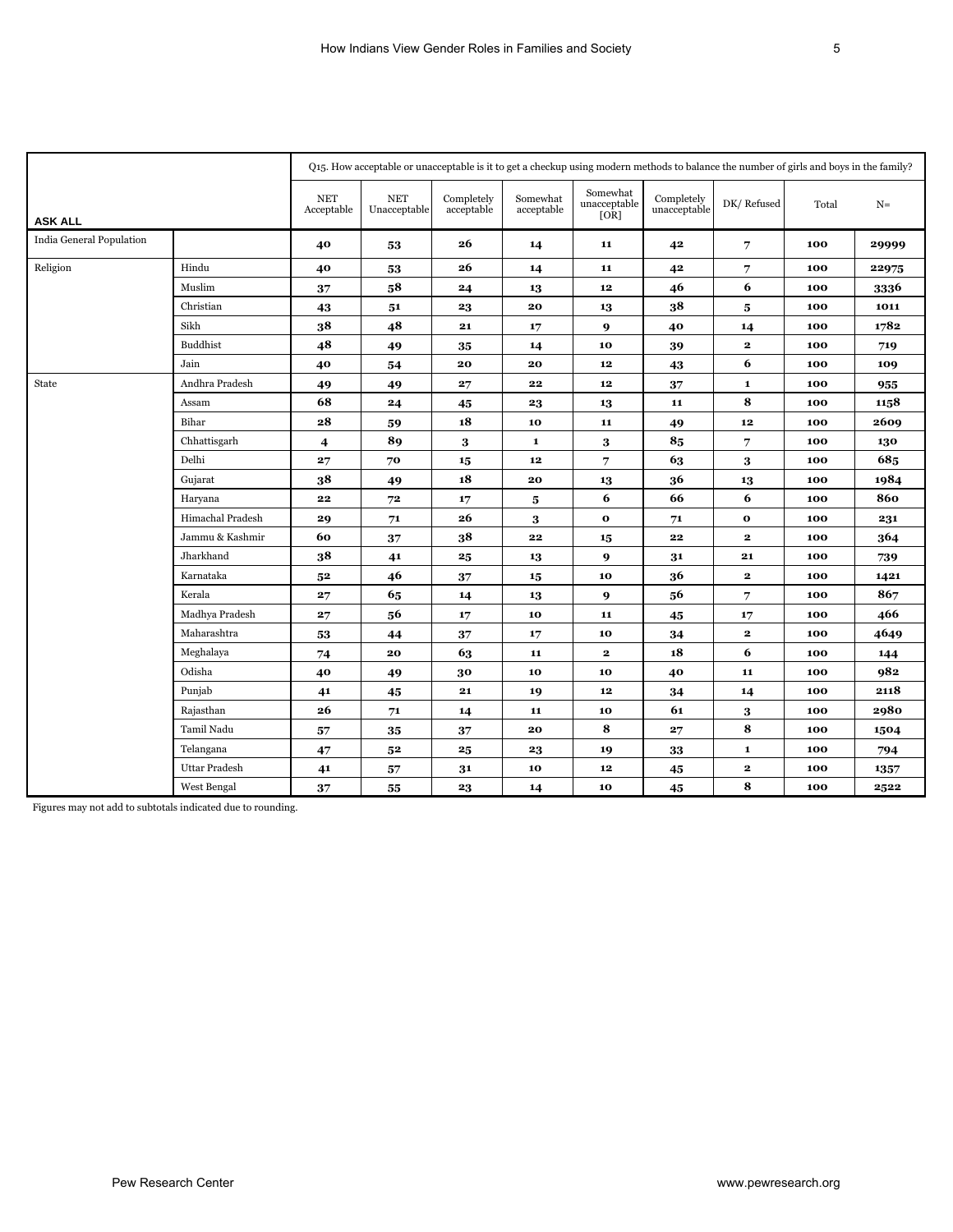|                          |                      | Q19. How important is it for a family to have at least one ? a. son |                      |                   |                          |                              |                         |                |       |       |  |  |
|--------------------------|----------------------|---------------------------------------------------------------------|----------------------|-------------------|--------------------------|------------------------------|-------------------------|----------------|-------|-------|--|--|
| <b>ASK ALL</b>           |                      | <b>NET</b><br>Important                                             | NET Not<br>Important | Very<br>important | Somewhat<br>important    | Not too<br>important<br>[OR] | Not at all<br>important | DK/<br>Refused | Total | $N=$  |  |  |
| India General Population |                      | 99                                                                  | $\mathbf{1}$         | 94                | 5                        | $\mathbf{1}$                 | $\mathbf{o}$            | $\mathbf 0$    | 100   | 29999 |  |  |
| Religion                 | Hindu                | 99                                                                  | $\mathbf{1}$         | 94                | ${\bf 5}$                | $\mathbf{1}$                 | $\mathbf 0$             | $\mathbf 0$    | 100   | 22975 |  |  |
|                          | Muslim               | 99                                                                  | $\mathbf{1}$         | 95                | $\overline{\mathbf{4}}$  | $\mathbf{1}$                 | $\mathbf 0$             | $\mathbf 0$    | 100   | 3336  |  |  |
|                          | Christian            | 98                                                                  | $\mathbf{2}$         | 90                | $\boldsymbol{9}$         | $\mathbf{1}$                 | $\mathbf 0$             | $\mathbf{o}$   | 100   | 1011  |  |  |
|                          | Sikh                 | 99                                                                  | $\mathbf{1}$         | 95                | $\overline{\mathbf{4}}$  | $\mathbf 0$                  | $\mathbf 0$             | $\mathbf 0$    | 100   | 1782  |  |  |
|                          | <b>Buddhist</b>      | 97                                                                  | $\bf{3}$             | 90                | $\overline{7}$           | $\mathbf{2}$                 | $\mathbf{1}$            | $\mathbf 0$    | 100   | 719   |  |  |
|                          | Jain                 | 98                                                                  | $\mathbf{2}$         | 90                | 8                        | $\mathbf{2}$                 | $\mathbf{o}$            | $\mathbf 0$    | 100   | 109   |  |  |
| <b>State</b>             | Andhra Pradesh       | 97                                                                  | 3                    | 85                | 12                       | $\mathbf{2}$                 | $\mathbf{1}$            | $\mathbf{o}$   | 100   | 955   |  |  |
|                          | Assam                | 99                                                                  | $\mathbf{1}$         | 95                | $\overline{\mathbf{4}}$  | 1                            | $\mathbf 0$             | $\mathbf 0$    | 100   | 1158  |  |  |
|                          | Bihar                | 99                                                                  | $\mathbf{o}$         | 88                | 12                       | $\mathbf 0$                  | $\mathbf 0$             | $\mathbf 0$    | 100   | 2609  |  |  |
|                          | Chhattisgarh         | 100                                                                 | $\mathbf 0$          | 100               | $\mathbf 0$              | $\mathbf 0$                  | $\mathbf 0$             | $\mathbf{o}$   | 100   | 130   |  |  |
|                          | Delhi                | 98                                                                  | $\mathbf{2}$         | 96                | $\mathbf{2}$             | $\mathbf{1}$                 | $\mathbf{1}$            | $\mathbf 0$    | 100   | 685   |  |  |
|                          | Gujarat              | 98                                                                  | $\mathbf{1}$         | 91                | 7                        | $\mathbf{1}$                 | $\mathbf 0$             | $\mathbf 0$    | 100   | 1984  |  |  |
|                          | Haryana              | 99                                                                  | $\mathbf{1}$         | 96                | 3                        | $\mathbf 0$                  | $\mathbf{1}$            | $\mathbf 0$    | 100   | 860   |  |  |
|                          | Himachal Pradesh     | 96                                                                  | 4                    | 96                | $\mathbf{o}$             | $\mathbf{1}$                 | $\mathbf{2}$            | $\mathbf{o}$   | 100   | 231   |  |  |
|                          | Jammu & Kashmir      | 93                                                                  | 7                    | 93                | $\mathbf{1}$             | 7                            | $\mathbf{o}$            | $\mathbf 0$    | 100   | 364   |  |  |
|                          | Jharkhand            | 99                                                                  | $\mathbf{1}$         | 92                | $\overline{\phantom{a}}$ | $\mathbf 0$                  | $\mathbf{1}$            | $\mathbf{o}$   | 100   | 739   |  |  |
|                          | Karnataka            | 98                                                                  | $\mathbf 2$          | 92                | 6                        | 2                            | $\mathbf{o}$            | $\mathbf{o}$   | 100   | 1421  |  |  |
|                          | Kerala               | 99                                                                  | $\mathbf{1}$         | 95                | 4                        | $\mathbf{1}$                 | $\mathbf{o}$            | $\mathbf{o}$   | 100   | 867   |  |  |
|                          | Madhya Pradesh       | 99                                                                  | $\mathbf{1}$         | 96                | 3                        | 1                            | $\mathbf 0$             | $\mathbf{o}$   | 100   | 466   |  |  |
|                          | Maharashtra          | 97                                                                  | $\mathbf 2$          | 91                | $\overline{7}$           | $\mathbf 2$                  | $\mathbf{1}$            | $\mathbf{o}$   | 100   | 4649  |  |  |
|                          | Meghalaya            | 100                                                                 | $\mathbf{o}$         | 98                | $\mathbf{2}$             | $\mathbf 0$                  | $\mathbf 0$             | $\mathbf 0$    | 100   | 144   |  |  |
|                          | Odisha               | 97                                                                  | $\mathbf{1}$         | 91                | 6                        | $\mathbf{1}$                 | $\mathbf{1}$            | $\mathbf{2}$   | 100   | 982   |  |  |
|                          | Punjab               | 99                                                                  | $\mathbf 1$          | 95                | $\overline{\mathbf{4}}$  | $\mathbf{1}$                 | $\mathbf{o}$            | $\mathbf{o}$   | 100   | 2118  |  |  |
|                          | Rajasthan            | 99                                                                  | $\mathbf{1}$         | 96                | $\bf{3}$                 | $\mathbf{1}$                 | $\mathbf 0$             | $\mathbf 0$    | 100   | 2980  |  |  |
|                          | Tamil Nadu           | 100                                                                 | $\mathbf{o}$         | 96                | $\bf{3}$                 | $\mathbf{o}$                 | $\mathbf{o}$            | $\mathbf 0$    | 100   | 1504  |  |  |
|                          | Telangana            | 98                                                                  | $\mathbf{2}$         | 90                | 8                        | $\mathbf{1}$                 | $\mathbf{o}$            | $\mathbf{o}$   | 100   | 794   |  |  |
|                          | <b>Uttar Pradesh</b> | 100                                                                 | $\mathbf 0$          | 99                | $\mathbf{1}$             | $\mathbf{o}$                 | $\mathbf 0$             | $\mathbf 0$    | 100   | 1357  |  |  |
|                          | West Bengal          | 99                                                                  | $\mathbf{1}$         | 93                | 6                        | o                            | $\mathbf{o}$            | $\mathbf 0$    | 100   | 2522  |  |  |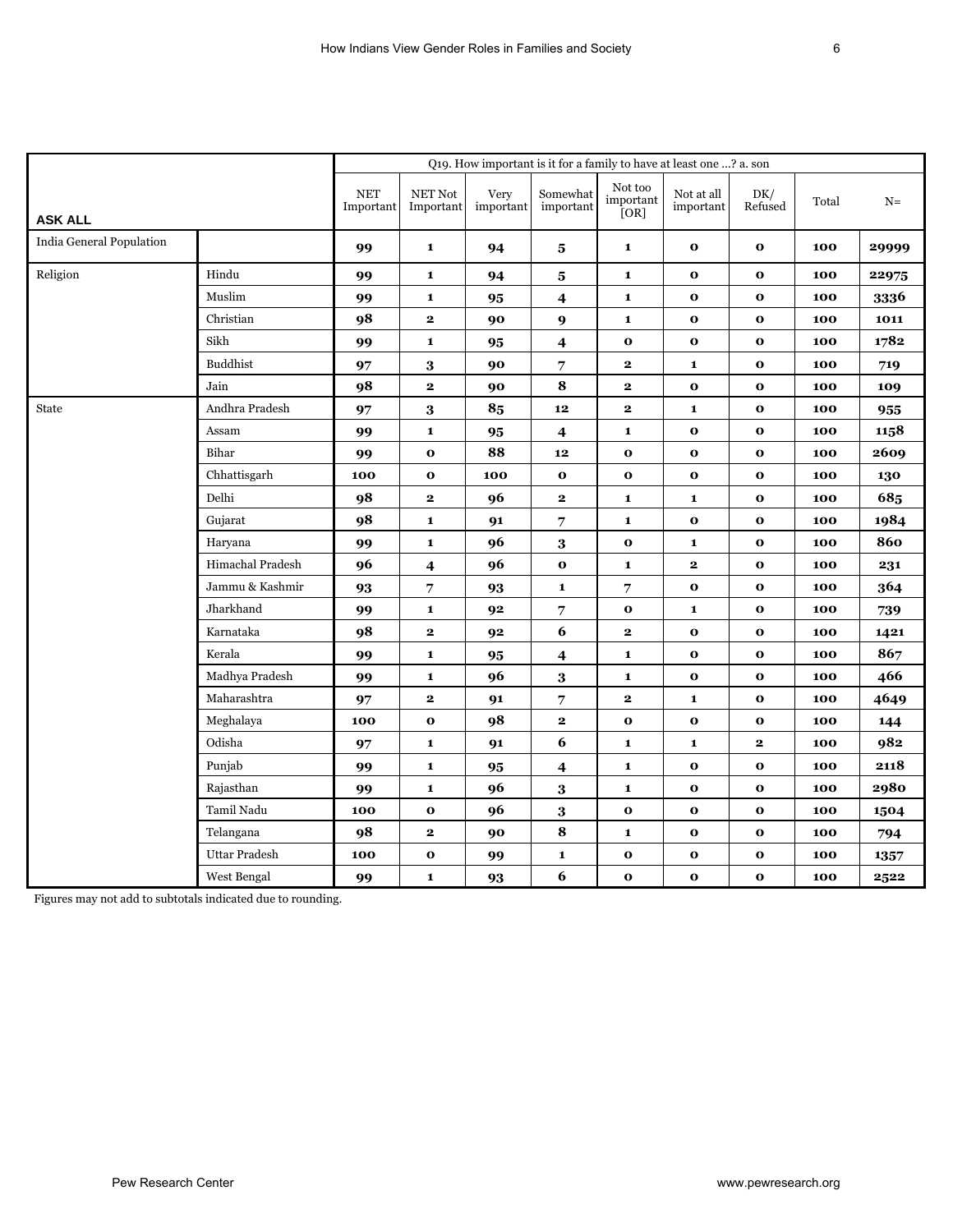|                          |                      |                         |                      |                   | Q19. How important is it for a family to have at least one ? b. daughter |                              |                         |                |       |       |
|--------------------------|----------------------|-------------------------|----------------------|-------------------|--------------------------------------------------------------------------|------------------------------|-------------------------|----------------|-------|-------|
| <b>ASK ALL</b>           |                      | <b>NET</b><br>Important | NET Not<br>Important | Very<br>important | Somewhat<br>important                                                    | Not too<br>important<br>[OR] | Not at all<br>important | DK/<br>Refused | Total | $N=$  |
| India General Population |                      | 99                      | $\mathbf{1}$         | 90                | 8                                                                        | $\mathbf{1}$                 | $\mathbf{o}$            | $\mathbf 0$    | 100   | 29999 |
| Religion                 | Hindu                | 99                      | $\mathbf{1}$         | 91                | 8                                                                        | $\mathbf{1}$                 | $\mathbf 0$             | $\mathbf 0$    | 100   | 22975 |
|                          | Muslim               | 98                      | $\mathbf{2}$         | 86                | 12                                                                       | $\mathbf{2}$                 | $\mathbf 0$             | $\mathbf 0$    | 100   | 3336  |
|                          | Christian            | 99                      | $\mathbf{1}$         | 87                | 11                                                                       | $\mathbf 0$                  | $\mathbf{1}$            | $\mathbf{o}$   | 100   | 1011  |
|                          | Sikh                 | 99                      | $\mathbf{1}$         | 95                | $\overline{\mathbf{4}}$                                                  | $\mathbf{1}$                 | $\mathbf 0$             | $\mathbf 0$    | 100   | 1782  |
|                          | <b>Buddhist</b>      | 98                      | $\mathbf{2}$         | 92                | 6                                                                        | $\mathbf 2$                  | $\mathbf 0$             | $\mathbf 0$    | 100   | 719   |
|                          | Jain                 | 98                      | $\mathbf{2}$         | 93                | $\bf{5}$                                                                 | $\mathbf{o}$                 | $\mathbf{2}$            | $\mathbf 0$    | 100   | 109   |
| <b>State</b>             | Andhra Pradesh       | 98                      | $\mathbf{2}$         | 84                | 13                                                                       | $\mathbf{2}$                 | $\mathbf{o}$            | $\mathbf{o}$   | 100   | 955   |
|                          | Assam                | 97                      | $\mathbf 2$          | 89                | $\boldsymbol{9}$                                                         | 1                            | ${\bf 1}$               | $\mathbf{1}$   | 100   | 1158  |
|                          | Bihar                | 99                      | $\mathbf{1}$         | 85                | 14                                                                       | $\mathbf{1}$                 | $\mathbf 0$             | $\mathbf{o}$   | 100   | 2609  |
|                          | Chhattisgarh         | 99                      | $\mathbf{1}$         | 97                | $\mathbf{2}$                                                             | $\mathbf{1}$                 | $\mathbf 0$             | $\mathbf{o}$   | 100   | 130   |
|                          | Delhi                | 100                     | $\mathbf 0$          | 97                | $\mathbf{2}$                                                             | $\mathbf 0$                  | $\mathbf 0$             | $\mathbf 0$    | 100   | 685   |
|                          | Gujarat              | 98                      | $\mathbf 2$          | 86                | 12                                                                       | $\mathbf{1}$                 | $\mathbf 0$             | $\mathbf 0$    | 100   | 1984  |
|                          | Haryana              | 99                      | $\mathbf{1}$         | 95                | $\overline{\mathbf{4}}$                                                  | $\mathbf{1}$                 | $\mathbf{1}$            | $\mathbf 0$    | 100   | 860   |
|                          | Himachal Pradesh     | 97                      | $\bf{3}$             | 96                | $\mathbf{2}$                                                             | $\mathbf{o}$                 | $\mathbf{2}$            | $\mathbf{o}$   | 100   | 231   |
|                          | Jammu & Kashmir      | 93                      | 7                    | 83                | 10                                                                       | 7                            | $\mathbf{o}$            | $\mathbf 0$    | 100   | 364   |
|                          | Jharkhand            | 99                      | $\mathbf{1}$         | 88                | 11                                                                       | $\mathbf 0$                  | $\mathbf{1}$            | $\mathbf{o}$   | 100   | 739   |
|                          | Karnataka            | 97                      | 3                    | 88                | 8                                                                        | 3                            | $\mathbf{o}$            | $\mathbf{o}$   | 100   | 1421  |
|                          | Kerala               | 99                      | $\mathbf{1}$         | 95                | 4                                                                        | $\mathbf{1}$                 | $\mathbf{o}$            | $\mathbf{o}$   | 100   | 867   |
|                          | Madhya Pradesh       | 99                      | $\mathbf{1}$         | 94                | 5                                                                        | $\mathbf 0$                  | $\mathbf{1}$            | $\mathbf{o}$   | 100   | 466   |
|                          | Maharashtra          | 98                      | $\mathbf 2$          | 93                | 6                                                                        | 1                            | $\mathbf 0$             | $\mathbf{o}$   | 100   | 4649  |
|                          | Meghalaya            | 100                     | $\mathbf{o}$         | 98                | $\mathbf{2}$                                                             | $\mathbf 0$                  | $\mathbf 0$             | $\mathbf 0$    | 100   | 144   |
|                          | Odisha               | 97                      | $\mathbf{1}$         | 91                | 6                                                                        | $\mathbf{1}$                 | $\mathbf{o}$            | $\mathbf{2}$   | 100   | 982   |
|                          | Punjab               | 99                      | $\mathbf{o}$         | 95                | $\overline{\mathbf{4}}$                                                  | $\mathbf 0$                  | $\mathbf{o}$            | $\mathbf{o}$   | 100   | 2118  |
|                          | Rajasthan            | 99                      | $\mathbf{1}$         | 95                | 4                                                                        | $\mathbf{1}$                 | $\mathbf 0$             | $\mathbf 0$    | 100   | 2980  |
|                          | Tamil Nadu           | 99                      | $\mathbf 0$          | 92                | $\overline{7}$                                                           | $\mathbf{o}$                 | $\mathbf{o}$            | $\mathbf 0$    | 100   | 1504  |
|                          | Telangana            | 99                      | $\mathbf{1}$         | 78                | 21                                                                       | $\mathbf{1}$                 | $\mathbf{o}$            | $\mathbf{o}$   | 100   | 794   |
|                          | <b>Uttar Pradesh</b> | 99                      | $\mathbf{1}$         | 96                | 4                                                                        | 1                            | $\mathbf 0$             | $\mathbf 0$    | 100   | 1357  |
|                          | West Bengal          | 97                      | 3                    | 80                | 18                                                                       | 2                            | $\mathbf 0$             | $\bf o$        | 100   | 2522  |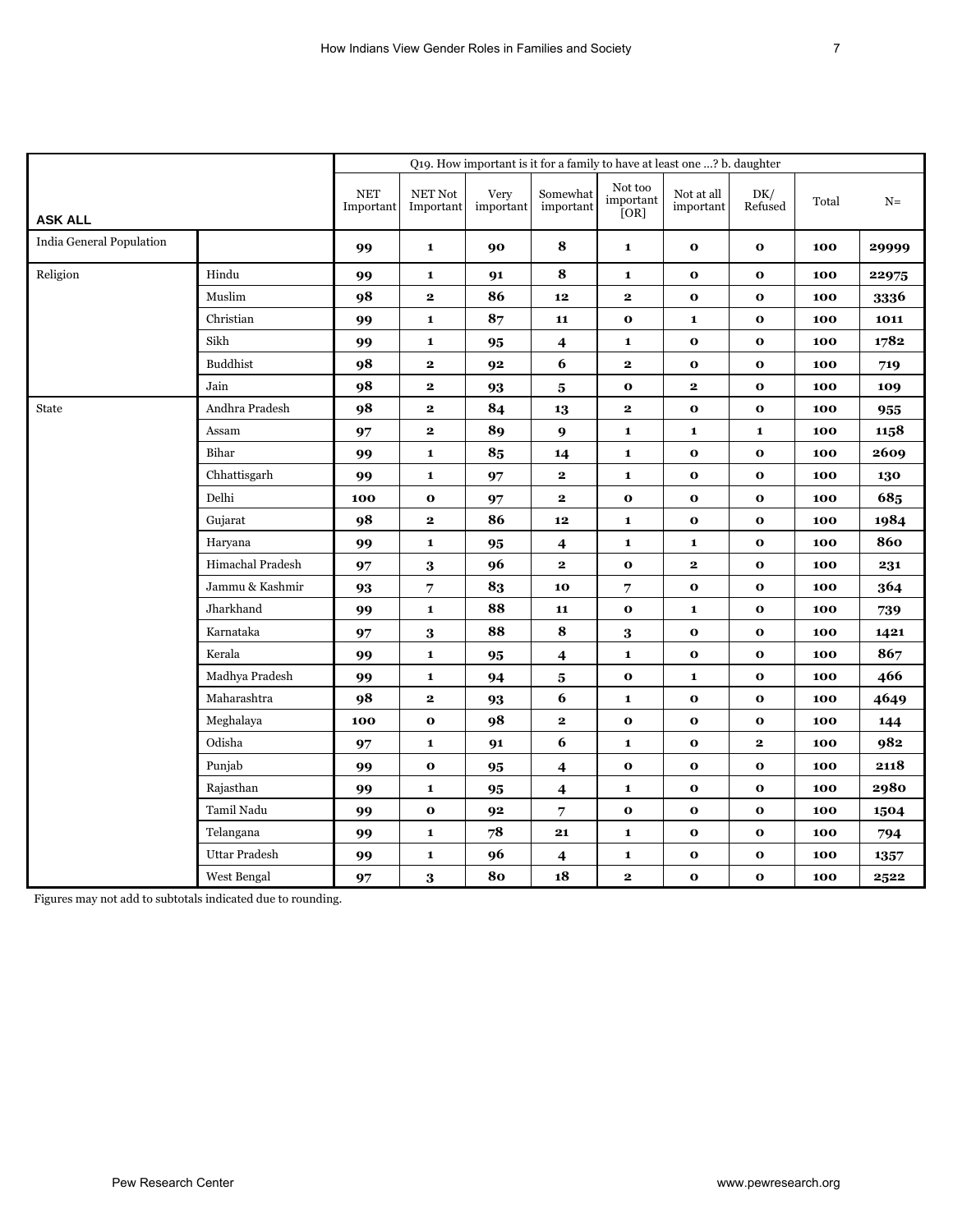|                          |                      | Q22. In a family, who should be primarily responsible for ? a. earning money |              |            |                                   |              |       |       |  |  |  |
|--------------------------|----------------------|------------------------------------------------------------------------------|--------------|------------|-----------------------------------|--------------|-------|-------|--|--|--|
| <b>ASK ALL</b>           |                      | Men                                                                          | Women [OR]   | Both       | Depends/Other<br>(DO NOT<br>READ) | DK/Refused   | Total | $N =$ |  |  |  |
| India General Population |                      | 43                                                                           | $\mathbf 2$  | 54         | $\mathbf{1}$                      | $\mathbf 0$  | 100   | 29999 |  |  |  |
| Religion                 | Hindu                | 43                                                                           | $\mathbf{2}$ | 55         | $\mathbf 1$                       | $\mathbf{o}$ | 100   | 22975 |  |  |  |
|                          | Muslim               | 61                                                                           | $\mathbf{1}$ | 37         | $\mathbf 0$                       | $\mathbf 0$  | 100   | 3336  |  |  |  |
|                          | Christian            | 34                                                                           | 3            | 60         | 3                                 | $\mathbf{o}$ | 100   | 1011  |  |  |  |
|                          | Sikh                 | 17                                                                           | $\mathbf{1}$ | 80         | $\mathbf{2}$                      | $\mathbf{o}$ | 100   | 1782  |  |  |  |
|                          | <b>Buddhist</b>      | 22                                                                           | $\mathbf{2}$ | ${\bf 75}$ | $\mathbf{2}$                      | $\mathbf{o}$ | 100   | 719   |  |  |  |
|                          | Jain                 | 31                                                                           | $\mathbf{2}$ | 62         | 5                                 | $\mathbf{o}$ | 100   | 109   |  |  |  |
| State                    | Andhra Pradesh       | 50                                                                           | 3            | 47         | $\mathbf{o}$                      | $\mathbf 0$  | 100   | 955   |  |  |  |
|                          | Assam                | 57                                                                           | 3            | 40         | $\mathbf 1$                       | $\mathbf{o}$ | 100   | 1158  |  |  |  |
|                          | Bihar                | 41                                                                           | $\mathbf 1$  | 58         | $\mathbf{o}$                      | $\mathbf 0$  | 100   | 2609  |  |  |  |
|                          | Chhattisgarh         | 3 <sup>2</sup>                                                               | $\mathbf{2}$ | 65         | $\mathbf 0$                       | $\mathbf 1$  | 100   | 130   |  |  |  |
|                          | Delhi                | 31                                                                           | $\mathbf{2}$ | 64         | 3                                 | $\mathbf 0$  | 100   | 685   |  |  |  |
|                          | Gujarat              | 63                                                                           | $\mathbf{1}$ | 32         | $\overline{\mathbf{4}}$           | $\mathbf{o}$ | 100   | 1984  |  |  |  |
|                          | Haryana              | ${\bf 28}$                                                                   | $\mathbf 1$  | 71         | $\mathbf 0$                       | $\mathbf{o}$ | 100   | 860   |  |  |  |
|                          | Himachal Pradesh     | 39                                                                           | $\mathbf 1$  | 59         | $\mathbf{o}$                      | $\mathbf{o}$ | 100   | 231   |  |  |  |
|                          | Jammu & Kashmir      | 68                                                                           | 1            | 30         | $\mathbf{2}$                      | $\mathbf 0$  | 100   | 364   |  |  |  |
|                          | Jharkhand            | 24                                                                           | $\mathbf{2}$ | 74         | $\mathbf 0$                       | $\mathbf 0$  | 100   | 739   |  |  |  |
|                          | Karnataka            | 51                                                                           | 4            | 42         | 3                                 | $\mathbf{o}$ | 100   | 1421  |  |  |  |
|                          | Kerala               | 37                                                                           | $\mathbf{1}$ | 60         | $\mathbf{2}$                      | $\mathbf 0$  | 100   | 867   |  |  |  |
|                          | Madhya Pradesh       | 29                                                                           | $\mathbf{2}$ | 69         | $\mathbf{o}$                      | $\mathbf{o}$ | 100   | 466   |  |  |  |
|                          | Maharashtra          | 27                                                                           | $\mathbf 1$  | 71         | $\mathbf 1$                       | $\mathbf{o}$ | 100   | 4649  |  |  |  |
|                          | Meghalaya            | 46                                                                           | $\mathbf{2}$ | 50         | $\mathbf{2}$                      | $\mathbf{o}$ | 100   | 144   |  |  |  |
|                          | Odisha               | 39                                                                           | $\mathbf{1}$ | 59         | $\mathbf 0$                       | $\mathbf 0$  | 100   | 982   |  |  |  |
|                          | Punjab               | 16                                                                           | $\mathbf{1}$ | 80         | $\mathbf{2}$                      | $\mathbf 0$  | 100   | 2118  |  |  |  |
|                          | Rajasthan            | 45                                                                           | $\mathbf{1}$ | 54         | $\mathbf{o}$                      | $\mathbf{o}$ | 100   | 2980  |  |  |  |
|                          | Tamil Nadu           | 55                                                                           | 5            | 38         | $\mathbf{2}$                      | $\mathbf{o}$ | 100   | 1504  |  |  |  |
|                          | Telangana            | 39                                                                           | $\mathbf{1}$ | 59         | $\mathbf{o}$                      | $\mathbf 0$  | 100   | 794   |  |  |  |
|                          | <b>Uttar Pradesh</b> | 51                                                                           | $\mathbf 1$  | 48         | $\mathbf 1$                       | $\mathbf{o}$ | 100   | 1357  |  |  |  |
|                          | West Bengal          | 58                                                                           | $\mathbf 1$  | 41         | $\mathbf{o}$                      | $\mathbf{o}$ | 100   | 2522  |  |  |  |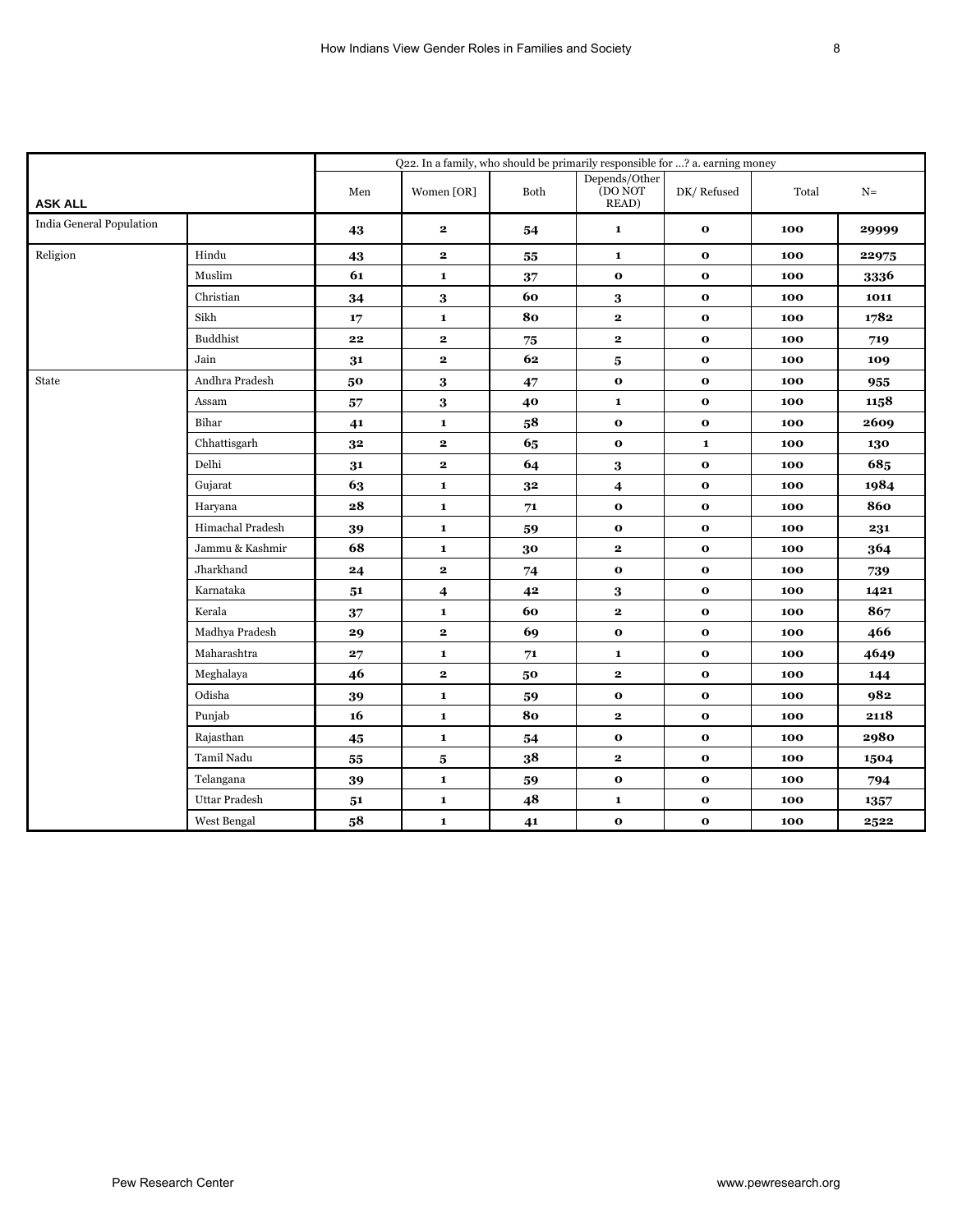|                          |                      |                         | Q22. In a family, who should be primarily responsible for ? b. taking care of children |      |                                   |              |       |       |
|--------------------------|----------------------|-------------------------|----------------------------------------------------------------------------------------|------|-----------------------------------|--------------|-------|-------|
| <b>ASK ALL</b>           |                      | Men                     | Women [OR]                                                                             | Both | Depends/Other<br>(DO NOT<br>READ) | DK/Refused   | Total | $N=$  |
| India General Population |                      | 3                       | 34                                                                                     | 62   | $\mathbf 1$                       | $\mathbf{o}$ | 100   | 29999 |
| Religion                 | Hindu                | 3                       | 34                                                                                     | 62   | $\mathbf 1$                       | $\mathbf{o}$ | 100   | 22975 |
|                          | Muslim               | 3                       | 44                                                                                     | 52   | $\mathbf 1$                       | $\mathbf 0$  | 100   | 3336  |
|                          | Christian            | $\mathbf{2}$            | 34                                                                                     | 63   | $\mathbf{1}$                      | $\mathbf{o}$ | 100   | 1011  |
|                          | Sikh                 | $\mathbf{1}$            | 14                                                                                     | 83   | $\mathbf{1}$                      | $\mathbf{o}$ | 100   | 1782  |
|                          | Buddhist             | $\mathbf{2}$            | ${\bf 12}$                                                                             | 84   | $\mathbf{2}$                      | $\mathbf{o}$ | 100   | 719   |
|                          | Jain                 | $\boldsymbol{4}$        | 27                                                                                     | 64   | $\bf{5}$                          | $\mathbf{o}$ | 100   | 109   |
| State                    | Andhra Pradesh       | 5                       | 46                                                                                     | 48   | $\mathbf{o}$                      | $\mathbf 0$  | 100   | 955   |
|                          | Assam                | 5                       | 30                                                                                     | 65   | $\mathbf{1}$                      | $\mathbf{o}$ | 100   | 1158  |
|                          | Bihar                | $\mathbf{2}$            | 37                                                                                     | 61   | $\mathbf 0$                       | $\mathbf{o}$ | 100   | 2609  |
|                          | Chhattisgarh         | $\mathbf{o}$            | 29                                                                                     | 70   | $\mathbf 1$                       | $\mathbf{o}$ | 100   | 130   |
|                          | Delhi                | $\mathbf{2}$            | 26                                                                                     | 70   | $\mathbf{2}$                      | $\mathbf 0$  | 100   | 685   |
|                          | Gujarat              | 4                       | 51                                                                                     | 41   | 4                                 | $\mathbf{o}$ | 100   | 1984  |
|                          | Haryana              | $\mathbf{2}$            | 12                                                                                     | 85   | $\mathbf 1$                       | $\mathbf{o}$ | 100   | 860   |
|                          | Himachal Pradesh     | $\boldsymbol{9}$        | 19                                                                                     | 72   | $\mathbf 0$                       | $\mathbf{o}$ | 100   | 231   |
|                          | Jammu & Kashmir      | $\boldsymbol{4}$        | 19                                                                                     | 76   | $\mathbf{1}$                      | $\mathbf 0$  | 100   | 364   |
|                          | Jharkhand            | $\mathbf 1$             | 26                                                                                     | 72   | $\mathbf 0$                       | $\mathbf 0$  | 100   | 739   |
|                          | Karnataka            | 6                       | 43                                                                                     | 46   | $\bf{5}$                          | $\mathbf{o}$ | 100   | 1421  |
|                          | Kerala               | $\bf{3}$                | 26                                                                                     | 69   | $\mathbf 1$                       | $\mathbf 0$  | 100   | 867   |
|                          | Madhya Pradesh       | $\mathbf{2}$            | 23                                                                                     | 74   | $\mathbf{1}$                      | $\mathbf{o}$ | 100   | 466   |
|                          | Maharashtra          | $\mathbf{2}$            | 13                                                                                     | 84   | $\mathbf 1$                       | $\mathbf{o}$ | 100   | 4649  |
|                          | Meghalaya            | $\mathbf 1$             | 41                                                                                     | 57   | $\mathbf 0$                       | $\mathbf{o}$ | 100   | 144   |
|                          | Odisha               | 3                       | 41                                                                                     | 56   | $\mathbf 0$                       | $\mathbf 0$  | 100   | 982   |
|                          | Punjab               | $\mathbf{1}$            | 14                                                                                     | 84   | $\mathbf{1}$                      | $\mathbf 0$  | 100   | 2118  |
|                          | Rajasthan            | $\bf{5}$                | 31                                                                                     | 64   | $\mathbf 0$                       | $\mathbf{o}$ | 100   | 2980  |
|                          | Tamil Nadu           | $\bf{3}$                | 57                                                                                     | 39   | $\mathbf 1$                       | $\mathbf{o}$ | 100   | 1504  |
|                          | Telangana            | 3                       | 36                                                                                     | 61   | $\mathbf 1$                       | $\mathbf 0$  | 100   | 794   |
|                          | <b>Uttar Pradesh</b> | $\overline{\mathbf{4}}$ | ${\bf 33}$                                                                             | 63   | $\mathbf 1$                       | $\mathbf{o}$ | 100   | 1357  |
|                          | West Bengal          | $\mathbf{2}$            | 54                                                                                     | 44   | $\mathbf 0$                       | $\mathbf{o}$ | 100   | 2522  |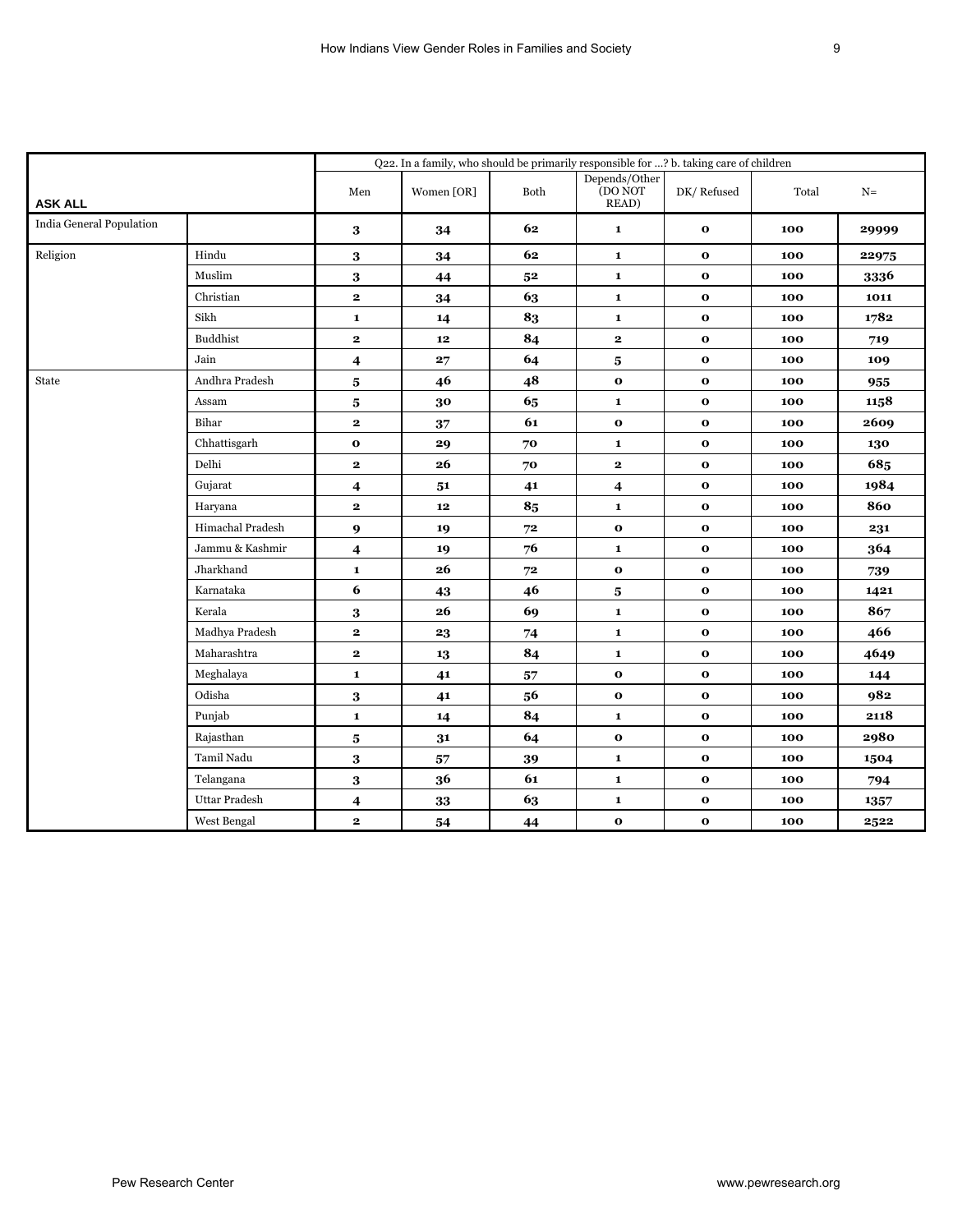|                          |                      |                  | Q22. In a family, who should be primarily responsible for ? c. making decisions about expenses |      |                                                                                      |              |       |       |
|--------------------------|----------------------|------------------|------------------------------------------------------------------------------------------------|------|--------------------------------------------------------------------------------------|--------------|-------|-------|
| <b>ASK ALL</b>           |                      | Men              | Women [OR]                                                                                     | Both | $\begin{array}{c} \text{Depends}/\text{Other}\\ \text{(DO NOT} \end{array}$<br>READ) | DK/Refused   | Total | $N=$  |
| India General Population |                      | 20               | 6                                                                                              | 73   | $\mathbf 1$                                                                          | $\mathbf{o}$ | 100   | 29999 |
| Religion                 | Hindu                | 20               | 6                                                                                              | 74   | $\mathbf 1$                                                                          | $\mathbf{o}$ | 100   | 22975 |
|                          | Muslim               | ${\bf 28}$       | $\bf{5}$                                                                                       | 66   | $\mathbf 1$                                                                          | $\mathbf 0$  | 100   | 3336  |
|                          | Christian            | 14               | 11                                                                                             | 74   | $\mathbf{2}$                                                                         | $\mathbf{o}$ | 100   | 1011  |
|                          | Sikh                 | 9                | $\mathbf{2}$                                                                                   | 87   | $\mathbf{1}$                                                                         | $\mathbf{o}$ | 100   | 1782  |
|                          | Buddhist             | $\boldsymbol{9}$ | 3                                                                                              | 86   | $\mathbf{2}$                                                                         | $\mathbf{o}$ | 100   | 719   |
|                          | Jain                 | 19               | $\mathbf 1$                                                                                    | 70   | 10                                                                                   | $\mathbf{o}$ | 100   | 109   |
| State                    | Andhra Pradesh       | 22               | 9                                                                                              | 68   | $\mathbf{1}$                                                                         | $\mathbf{o}$ | 100   | 955   |
|                          | Assam                | 27               | 6                                                                                              | 66   | $\mathbf 0$                                                                          | $\mathbf{o}$ | 100   | 1158  |
|                          | Bihar                | 17               | $\overline{\mathbf{5}}$                                                                        | 78   | $\mathbf 0$                                                                          | $\mathbf{o}$ | 100   | 2609  |
|                          | Chhattisgarh         | $\boldsymbol{6}$ | $\mathbf 1$                                                                                    | 91   | $\mathbf 1$                                                                          | $\mathbf 1$  | 100   | 130   |
|                          | Delhi                | 14               | $\overline{\mathbf{4}}$                                                                        | 81   | $\mathbf{1}$                                                                         | $\mathbf 0$  | 100   | 685   |
|                          | Gujarat              | 41               | $\overline{\mathbf{4}}$                                                                        | 50   | 4                                                                                    | $\mathbf{o}$ | 100   | 1984  |
|                          | Haryana              | 8                | $\mathbf 1$                                                                                    | 90   | $\mathbf 1$                                                                          | $\mathbf{o}$ | 100   | 860   |
|                          | Himachal Pradesh     | 15               | $\mathbf 0$                                                                                    | 85   | $\mathbf 0$                                                                          | $\mathbf{o}$ | 100   | 231   |
|                          | Jammu & Kashmir      | 24               | $\mathbf{2}$                                                                                   | 73   | $\mathbf{1}$                                                                         | $\mathbf 0$  | 100   | 364   |
|                          | Jharkhand            | 17               | 6                                                                                              | 76   | $\mathbf 0$                                                                          | $\mathbf 1$  | 100   | 739   |
|                          | Karnataka            | 39               | 10                                                                                             | 47   | $\overline{\mathbf{4}}$                                                              | $\mathbf{o}$ | 100   | 1421  |
|                          | Kerala               | 19               | 8                                                                                              | 72   | $\mathbf{1}$                                                                         | $\mathbf 0$  | 100   | 867   |
|                          | Madhya Pradesh       | 18               | 7                                                                                              | 75   | $\mathbf{1}$                                                                         | $\mathbf{o}$ | 100   | 466   |
|                          | Maharashtra          | $15\phantom{.0}$ | $\overline{\mathbf{4}}$                                                                        | 80   | $\mathbf 1$                                                                          | $\mathbf{o}$ | 100   | 4649  |
|                          | Meghalaya            | 29               | 14                                                                                             | 51   | 6                                                                                    | $\mathbf{o}$ | 100   | 144   |
|                          | Odisha               | 23               | 9                                                                                              | 67   | $\mathbf 0$                                                                          | $\mathbf 0$  | 100   | 982   |
|                          | Punjab               | 8                | 3                                                                                              | 88   | $\mathbf{1}$                                                                         | $\mathbf 0$  | 100   | 2118  |
|                          | Rajasthan            | 17               | $\bf{3}$                                                                                       | 79   | $\mathbf 0$                                                                          | $\mathbf{o}$ | 100   | 2980  |
|                          | Tamil Nadu           | $\bf{25}$        | $\boldsymbol{12}$                                                                              | 61   | $\mathbf 1$                                                                          | $\mathbf{o}$ | 100   | 1504  |
|                          | Telangana            | 16               | 7                                                                                              | 76   | $\mathbf 1$                                                                          | $\mathbf 0$  | 100   | 794   |
|                          | <b>Uttar Pradesh</b> | 8                | 4                                                                                              | 86   | $\mathbf 1$                                                                          | $\mathbf{o}$ | 100   | 1357  |
|                          | West Bengal          | 34               | $\mathbf{2}$                                                                                   | 63   | $\mathbf 0$                                                                          | $\mathbf{o}$ | 100   | 2522  |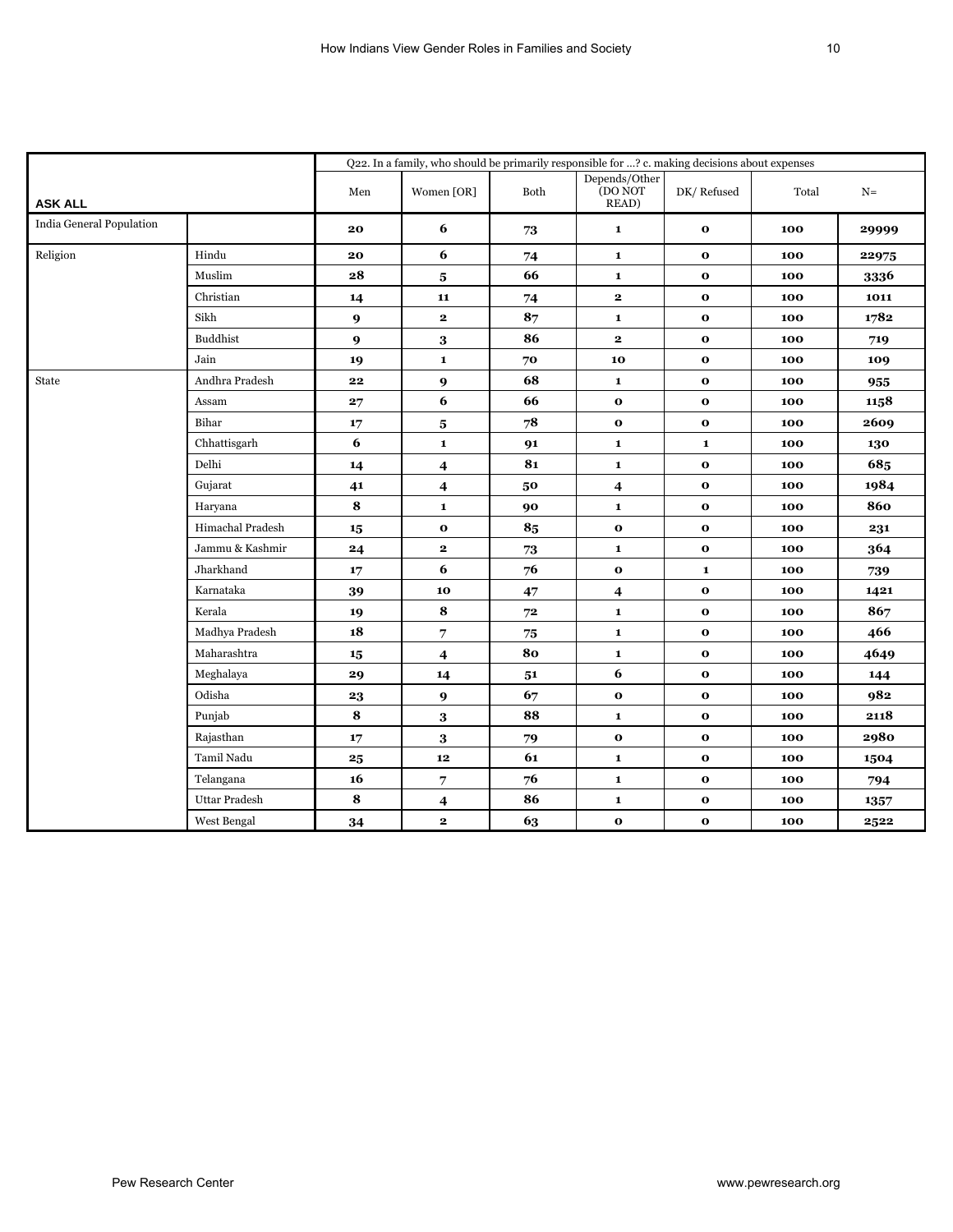|                          |                      |                  |                                  | Q23. Please tell me whether you completely agree, mostly agree, mostly disagree or completely disagree with the |                 |                         | following statements. a. A wife must always obey her husband |                |       |       |
|--------------------------|----------------------|------------------|----------------------------------|-----------------------------------------------------------------------------------------------------------------|-----------------|-------------------------|--------------------------------------------------------------|----------------|-------|-------|
| <b>ASK ALL</b>           |                      | <b>NET Agree</b> | $\operatorname{NET}$<br>Disagree | Completely<br>agree                                                                                             | Mostly<br>agree | Mostly<br>disagree      | Completely<br>disagree                                       | DK/<br>Refused | Total | $N =$ |
| India General Population |                      | 87               | 12                               | 64                                                                                                              | 24              | 8                       | 4                                                            | $\mathbf 1$    | 100   | 29999 |
| Religion                 | Hindu                | 87               | 12                               | 64                                                                                                              | 23              | 8                       | $\boldsymbol{4}$                                             | $\mathbf 1$    | 100   | 22975 |
|                          | Muslim               | 91               | 8                                | 67                                                                                                              | 24              | 6                       | $\mathbf{2}$                                                 | $\mathbf{1}$   | 100   | 3336  |
|                          | Christian            | 79               | 20                               | 44                                                                                                              | 35              | ${\bf 12}$              | 8                                                            | $\mathbf 1$    | 100   | 1011  |
|                          | Sikh                 | 89               | 9                                | 61                                                                                                              | 29              | $\bf{5}$                | 3                                                            | $\bf 2$        | 100   | 1782  |
|                          | <b>Buddhist</b>      | 85               | 15                               | 62                                                                                                              | 23              | 11                      | $\overline{\mathbf{4}}$                                      | $\mathbf 0$    | 100   | 719   |
|                          | Jain                 | 78               | 19                               | 5 <sup>2</sup>                                                                                                  | 27              | 10                      | 10                                                           | $\mathbf{2}$   | 100   | 109   |
| State                    | Andhra Pradesh       | 93               | 6                                | 58                                                                                                              | 35              | $\bf{5}$                | $\mathbf{2}$                                                 | $\mathbf 0$    | 100   | 955   |
|                          | Assam                | 94               | 6                                | 68                                                                                                              | 26              | ${\bf 5}$               | 1                                                            | $\mathbf{o}$   | 100   | 1158  |
|                          | Bihar                | 93               | 6                                | 81                                                                                                              | 12              | 5                       | $\mathbf{2}$                                                 | $\mathbf{1}$   | 100   | 2609  |
|                          | Chhattisgarh         | 79               | 21                               | 64                                                                                                              | 16              | 20                      | $\mathbf{1}$                                                 | $\mathbf 0$    | 100   | 130   |
|                          | Delhi                | 88               | 12                               | 59                                                                                                              | 29              | 10                      | $\mathbf{2}$                                                 | $\mathbf 0$    | 100   | 685   |
|                          | Gujarat              | 92               | 6                                | 63                                                                                                              | 29              | $\overline{\mathbf{4}}$ | 2                                                            | $\mathbf{2}$   | 100   | 1984  |
|                          | Haryana              | 91               | 8                                | 78                                                                                                              | 13              | $\bf 2$                 | 6                                                            | $\mathbf 1$    | 100   | 860   |
|                          | Himachal Pradesh     | 98               | $\mathbf{2}$                     | 90                                                                                                              | 8               | $\mathbf 1$             | $\mathbf{1}$                                                 | $\mathbf{o}$   | 100   | 231   |
|                          | Jammu & Kashmir      | 86               | 13                               | 62                                                                                                              | 24              | $\boldsymbol{9}$        | 3                                                            | $\mathbf 1$    | 100   | 364   |
|                          | Jharkhand            | 91               | 8                                | 74                                                                                                              | 17              | 6                       | $\mathbf{2}$                                                 | $\mathbf 1$    | 100   | 739   |
|                          | Karnataka            | 63               | 34                               | 34                                                                                                              | 29              | 15                      | 19                                                           | 3              | 100   | 1421  |
|                          | Kerala               | 83               | 16                               | 39                                                                                                              | 44              | ${\bf 12}$              | 4                                                            | $\mathbf{1}$   | 100   | 867   |
|                          | Madhya Pradesh       | 93               | 7                                | 78                                                                                                              | 14              | 3                       | 3                                                            | $\mathbf{1}$   | 100   | 466   |
|                          | Maharashtra          | 90               | 10                               | 71                                                                                                              | 19              | 7                       | $\mathbf{2}$                                                 | $\mathbf 0$    | 100   | 4649  |
|                          | Meghalaya            | 41               | 59                               | 38                                                                                                              | 3               | 19                      | 39                                                           | $\mathbf 0$    | 100   | 144   |
|                          | Odisha               | 88               | 12                               | 72                                                                                                              | 16              | ${\bf 8}$               | 3                                                            | $\mathbf 1$    | 100   | 982   |
|                          | Punjab               | 87               | 10                               | 55                                                                                                              | 3 <sup>2</sup>  | $\overline{7}$          | $\overline{\mathbf{4}}$                                      | $\mathbf{2}$   | 100   | 2118  |
|                          | Rajasthan            | 96               | 4                                | 77                                                                                                              | 18              | $\bf 3$                 | $\mathbf{1}$                                                 | $\mathbf{o}$   | 100   | 2980  |
|                          | Tamil Nadu           | 62               | 37                               | 36                                                                                                              | 26              | 23                      | 14                                                           | $\mathbf 1$    | 100   | 1504  |
|                          | Telangana            | 92               | 8                                | 63                                                                                                              | 29              | $\overline{7}$          | $\mathbf 1$                                                  | $\mathbf 0$    | 100   | 794   |
|                          | <b>Uttar Pradesh</b> | 97               | 3                                | 82                                                                                                              | 15              | $\bf 2$                 | $\mathbf 1$                                                  | $\mathbf{o}$   | 100   | 1357  |
|                          | West Bengal          | 79               | 20                               | 32                                                                                                              | 47              | 16                      | $\overline{\mathbf{4}}$                                      | $\mathbf{1}$   | 100   | 2522  |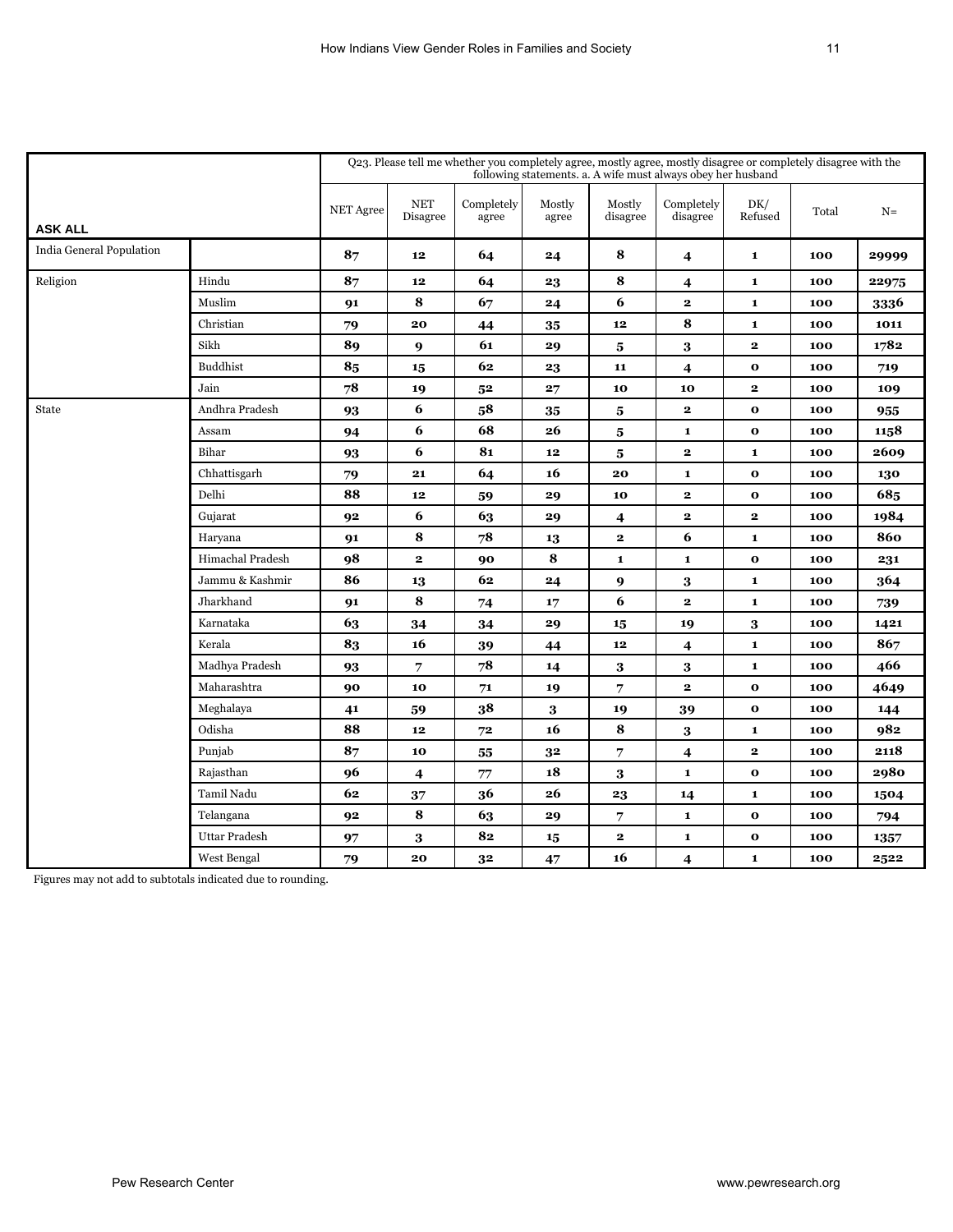|                          |                      | Q23. Please tell me whether you completely agree, mostly agree, mostly disagree or completely disagree with the<br>following statements. b. When there are few jobs, men should have more rights to a job than women |                        |                     |                 |                    |                        |                         |       |       |  |
|--------------------------|----------------------|----------------------------------------------------------------------------------------------------------------------------------------------------------------------------------------------------------------------|------------------------|---------------------|-----------------|--------------------|------------------------|-------------------------|-------|-------|--|
| <b>ASK ALL</b>           |                      | <b>NET Agree</b>                                                                                                                                                                                                     | <b>NET</b><br>Disagree | Completely<br>agree | Mostly<br>agree | Mostly<br>disagree | Completely<br>disagree | DK/<br>Refused          | Total | $N =$ |  |
| India General Population |                      | 80                                                                                                                                                                                                                   | 17                     | 56                  | 23              | 11                 | 6                      | 3                       | 100   | 29999 |  |
| Religion                 | Hindu                | 79                                                                                                                                                                                                                   | 17                     | 56                  | 23              | 11                 | 6                      | 3                       | 100   | 22975 |  |
|                          | Muslim               | 85                                                                                                                                                                                                                   | 12                     | 64                  | 22              | 9                  | $\boldsymbol{4}$       | $\mathbf{2}$            | 100   | 3336  |  |
|                          | Christian            | 62                                                                                                                                                                                                                   | 34                     | 34                  | 28              | 21                 | 14                     | 3                       | 100   | 1011  |  |
|                          | Sikh                 | 80                                                                                                                                                                                                                   | 15                     | 52                  | 29              | $\boldsymbol{Q}$   | 6                      | 5                       | 100   | 1782  |  |
|                          | <b>Buddhist</b>      | 73                                                                                                                                                                                                                   | 27                     | 49                  | 24              | 14                 | 12                     | $\mathbf{o}$            | 100   | 719   |  |
|                          | Jain                 | 69                                                                                                                                                                                                                   | 29                     | 42                  | 27              | 17                 | $12\phantom{.0}$       | $\mathbf 1$             | 100   | 109   |  |
| State                    | Andhra Pradesh       | $77$                                                                                                                                                                                                                 | 22                     | 41                  | 36              | 13                 | 10                     | $\mathbf 0$             | 100   | 955   |  |
|                          | Assam                | 76                                                                                                                                                                                                                   | 20                     | 45                  | 31              | 12                 | 8                      | $\overline{\mathbf{4}}$ | 100   | 1158  |  |
|                          | Bihar                | 77                                                                                                                                                                                                                   | 16                     | 57                  | 19              | 10                 | 5                      | 8                       | 100   | 2609  |  |
|                          | Chhattisgarh         | 68                                                                                                                                                                                                                   | 30                     | 53                  | 15              | 28                 | $\mathbf{2}$           | $\mathbf{2}$            | 100   | 130   |  |
|                          | Delhi                | 74                                                                                                                                                                                                                   | 25                     | 40                  | 35              | 16                 | 9                      | $\mathbf{1}$            | 100   | 685   |  |
|                          | Gujarat              | 84                                                                                                                                                                                                                   | 10                     | 55                  | 30              | 8                  | $\mathbf{2}$           | 6                       | 100   | 1984  |  |
|                          | Haryana              | 81                                                                                                                                                                                                                   | 16                     | 67                  | 15              | 8                  | 9                      | $\bf 2$                 | 100   | 860   |  |
|                          | Himachal Pradesh     | 92                                                                                                                                                                                                                   | 8                      | 90                  | $\overline{2}$  | $\mathbf{o}$       | 8                      | $\mathbf{o}$            | 100   | 231   |  |
|                          | Jammu & Kashmir      | 81                                                                                                                                                                                                                   | 19                     | 46                  | 34              | 13                 | 7                      | $\mathbf{o}$            | 100   | 364   |  |
|                          | Jharkhand            | 75                                                                                                                                                                                                                   | 15                     | 50                  | 25              | 6                  | 8                      | 11                      | 100   | 739   |  |
|                          | Karnataka            | 78                                                                                                                                                                                                                   | 21                     | 45                  | 33              | 11                 | 11                     | 1                       | 100   | 1421  |  |
|                          | Kerala               | 55                                                                                                                                                                                                                   | 40                     | 28                  | 27              | 22                 | 19                     | 5                       | 100   | 867   |  |
|                          | Madhya Pradesh       | 83                                                                                                                                                                                                                   | 12                     | 66                  | 17              | 9                  | 3                      | $\overline{\mathbf{4}}$ | 100   | 466   |  |
|                          | Maharashtra          | 82                                                                                                                                                                                                                   | 17                     | 61                  | 21              | 10                 | 8                      | $\bf 1$                 | 100   | 4649  |  |
|                          | Meghalaya            | 54                                                                                                                                                                                                                   | 41                     | 36                  | 17              | 11                 | 30                     | $\bf{5}$                | 100   | 144   |  |
|                          | Odisha               | 68                                                                                                                                                                                                                   | 23                     | 54                  | 14              | 10                 | 13                     | 9                       | 100   | 982   |  |
|                          | Punjab               | 80                                                                                                                                                                                                                   | 15                     | 50                  | 30              | 9                  | 6                      | $\overline{\mathbf{5}}$ | 100   | 2118  |  |
|                          | Rajasthan            | 85                                                                                                                                                                                                                   | 14                     | 62                  | 23              | 8                  | 6                      | $\mathbf{2}$            | 100   | 2980  |  |
|                          | Tamil Nadu           | 83                                                                                                                                                                                                                   | 16                     | 60                  | 24              | 8                  | 8                      | $\bf 1$                 | 100   | 1504  |  |
|                          | Telangana            | 67                                                                                                                                                                                                                   | 32                     | 41                  | 25              | 23                 | 8                      | $\bf 2$                 | 100   | 794   |  |
|                          | <b>Uttar Pradesh</b> | 86                                                                                                                                                                                                                   | 13                     | 69                  | 18              | 10                 | 3                      | $\mathbf{o}$            | 100   | 1357  |  |
|                          | West Bengal          | 81                                                                                                                                                                                                                   | 15                     | 56                  | 25              | 12                 | $\mathbf{2}$           | $\overline{4}$          | 100   | 2522  |  |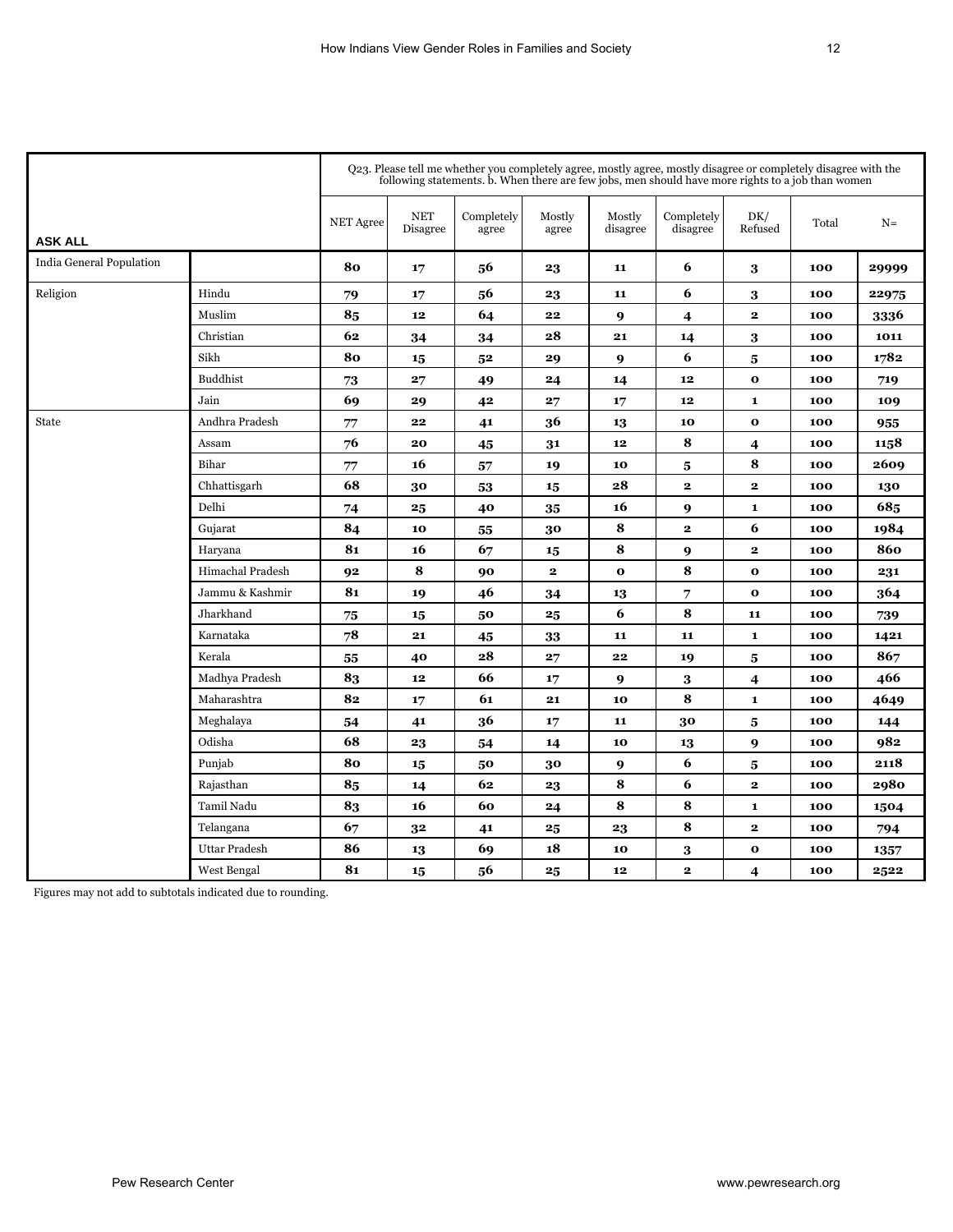|                          | Q24. In your opinion, who should have a greater right to parents' inheritance? |            |                         |                                     |                                            |              |       |       |
|--------------------------|--------------------------------------------------------------------------------|------------|-------------------------|-------------------------------------|--------------------------------------------|--------------|-------|-------|
| <b>ASK ALL</b>           |                                                                                | Sons [OR]  | Daughters<br>[OR]       | Both should<br>have equal<br>rights | Other/Neither<br>/Depends (DO<br>NOT READ) | DK/Refused   | Total | $N=$  |
| India General Population |                                                                                | 34         | $\mathbf{2}$            | 64                                  | $\mathbf{o}$                               | $\mathbf{o}$ | 100   | 29999 |
| Religion                 | Hindu                                                                          | 34         | $\mathbf{2}$            | 64                                  | $\mathbf{o}$                               | $\mathbf{o}$ | 100   | 22975 |
|                          | Muslim                                                                         | 42         | $\mathbf{1}$            | 56                                  | $\mathbf{o}$                               | $\mathbf{o}$ | 100   | 3336  |
|                          | Christian                                                                      | 31         | $\overline{4}$          | 63                                  | $\mathbf{2}$                               | $\mathbf{o}$ | 100   | 1011  |
|                          | Sikh                                                                           | 11         | 3                       | 84                                  | $\mathbf 1$                                | $\mathbf{1}$ | 100   | 1782  |
|                          | <b>Buddhist</b>                                                                | 18         | $\mathbf 1$             | 81                                  | $\mathbf{o}$                               | $\mathbf 0$  | 100   | 719   |
|                          | Jain                                                                           | 25         | $\mathbf{2}$            | 72                                  | $\mathbf 1$                                | $\mathbf{o}$ | 100   | 109   |
| State                    | Andhra Pradesh                                                                 | 51         | $\mathbf{2}$            | 46                                  | $\mathbf 1$                                | $\mathbf 0$  | 100   | 955   |
|                          | Assam                                                                          | 45         | $\mathbf{1}$            | 53                                  | $\mathbf{o}$                               | $\mathbf 1$  | 100   | 1158  |
|                          | Bihar                                                                          | 39         | $\mathbf 1$             | 60                                  | $\mathbf{o}$                               | $\mathbf{o}$ | 100   | 2609  |
|                          | Chhattisgarh                                                                   | 10         | $\mathbf{1}$            | 89                                  | $\mathbf{o}$                               | $\mathbf{o}$ | 100   | 130   |
|                          | Delhi                                                                          | 14         | 3                       | 82                                  | $\mathbf 1$                                | $\mathbf{o}$ | 100   | 685   |
|                          | Gujarat                                                                        | 46         | $\mathbf{1}$            | 51                                  | $\mathbf 1$                                | $\mathbf 0$  | 100   | 1984  |
|                          | Haryana                                                                        | 22         | $\mathbf{1}$            | 76                                  | $\mathbf 0$                                | $\mathbf 0$  | 100   | 860   |
|                          | Himachal Pradesh                                                               | 39         | $\mathbf{1}$            | 59                                  | $\mathbf{o}$                               | $\mathbf{o}$ | 100   | 231   |
|                          | Jammu & Kashmir                                                                | 28         | 6                       | 66                                  | $\mathbf{o}$                               | $\mathbf{1}$ | 100   | 364   |
|                          | Jharkhand                                                                      | $\bf 47$   | $\mathbf{o}$            | ${\bf 52}$                          | $\mathbf 0$                                | $\mathbf{o}$ | 100   | 739   |
|                          | Karnataka                                                                      | 50         | $\bf{5}$                | 45                                  | $\mathbf 0$                                | $\mathbf 1$  | 100   | 1421  |
|                          | Kerala                                                                         | 12         | $\mathbf{1}$            | 86                                  | $\mathbf 0$                                | $\mathbf 0$  | 100   | 867   |
|                          | Madhya Pradesh                                                                 | 23         | $\overline{\mathbf{4}}$ | 73                                  | $\mathbf{o}$                               | $\mathbf{o}$ | 100   | 466   |
|                          | Maharashtra                                                                    | 19         | $\mathbf{1}$            | 79                                  | $\mathbf 1$                                | $\mathbf{o}$ | 100   | 4649  |
|                          | Meghalaya                                                                      | 20         | 26                      | 53                                  | $\mathbf{o}$                               | $\mathbf{1}$ | 100   | 144   |
|                          | Odisha                                                                         | 27         | $\mathbf{1}$            | 71                                  | $\mathbf 0$                                | $\mathbf 0$  | 100   | 982   |
|                          | Punjab                                                                         | ${\bf 12}$ | $\mathbf{2}$            | 84                                  | $\mathbf 1$                                | $\mathbf 1$  | 100   | 2118  |
|                          | Rajasthan                                                                      | 23         | $\mathbf{2}$            | 75                                  | $\mathbf 0$                                | $\mathbf{o}$ | 100   | 2980  |
|                          | Tamil Nadu                                                                     | 27         | $\mathbf{1}$            | 72                                  | $\mathbf 0$                                | $\mathbf 0$  | 100   | 1504  |
|                          | Telangana                                                                      | 62         | $\mathbf{2}$            | 35                                  | $\mathbf 1$                                | $\mathbf{o}$ | 100   | 794   |
|                          | Uttar Pradesh                                                                  | 47         | $\mathbf 1$             | 5 <sup>2</sup>                      | $\mathbf{o}$                               | $\mathbf{o}$ | 100   | 1357  |
|                          | West Bengal                                                                    | 27         | $\mathbf{1}$            | 72                                  | $\mathbf{o}$                               | $\mathbf{o}$ | 100   | 2522  |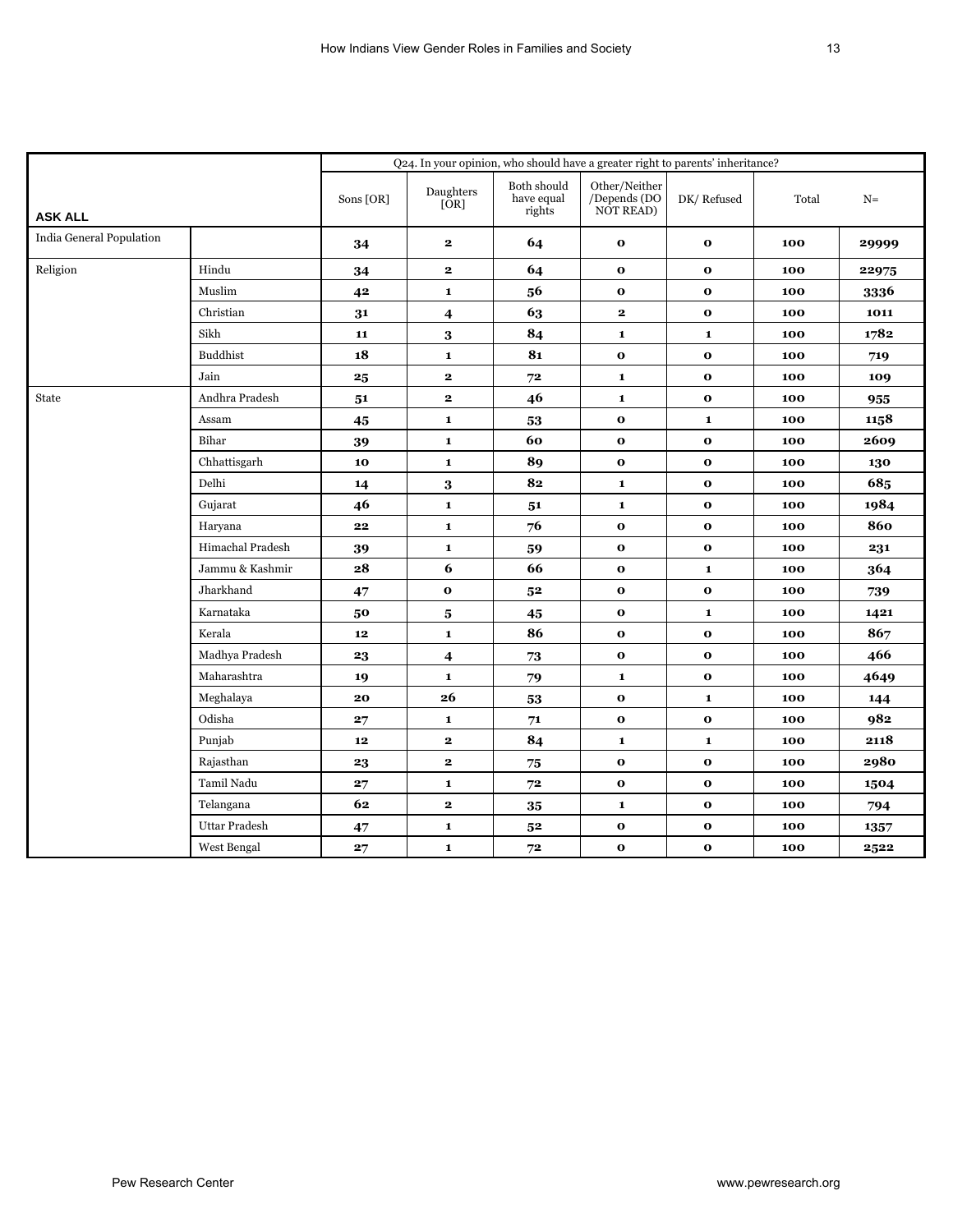|                                 | Q26. Which of these three statements comes closest to your opinion? |                                                                      |                                                                                                                   |                                                                        |                  |       |       |  |
|---------------------------------|---------------------------------------------------------------------|----------------------------------------------------------------------|-------------------------------------------------------------------------------------------------------------------|------------------------------------------------------------------------|------------------|-------|-------|--|
| <b>ASK ALL</b>                  |                                                                     | Men generally<br>make better<br>political leaders<br>than women [OR] | $\begin{array}{c} \text{Women generally} \\ \text{make better} \end{array}$<br>political leaders<br>than men [OR] | In general, women<br>and men make<br>equally good<br>political leaders | DK/Refused       | Total | $N=$  |  |
| <b>India General Population</b> |                                                                     | 25                                                                   | 14                                                                                                                | 55                                                                     | 5                | 100   | 29999 |  |
| Religion                        | Hindu                                                               | 24                                                                   | 15                                                                                                                | 56                                                                     | 5                | 100   | 22975 |  |
|                                 | Muslim                                                              | 31                                                                   | 13                                                                                                                | 50                                                                     | $\overline{7}$   | 100   | 3336  |  |
|                                 | Christian                                                           | $\boldsymbol{25}$                                                    | 12                                                                                                                | 58                                                                     | 5                | 100   | 1011  |  |
|                                 | Sikh                                                                | 24                                                                   | 17                                                                                                                | 50                                                                     | 10               | 100   | 1782  |  |
|                                 | <b>Buddhist</b>                                                     | 19                                                                   | 15                                                                                                                | 64                                                                     | $\mathbf 1$      | 100   | 719   |  |
|                                 | Jain                                                                | 31                                                                   | 13                                                                                                                | 5 <sup>2</sup>                                                         | $\boldsymbol{4}$ | 100   | 109   |  |
| State                           | Andhra Pradesh                                                      | 30                                                                   | 21                                                                                                                | 48                                                                     | $\mathbf 1$      | 100   | 955   |  |
|                                 | Assam                                                               | 27                                                                   | 20                                                                                                                | 48                                                                     | 5                | 100   | 1158  |  |
|                                 | Bihar                                                               | 20                                                                   | 12                                                                                                                | 59                                                                     | 8                | 100   | 2609  |  |
|                                 | Chhattisgarh                                                        | 15                                                                   | $\bf 3$                                                                                                           | 79                                                                     | $\bf{3}$         | 100   | 130   |  |
|                                 | Delhi                                                               | 21                                                                   | 18                                                                                                                | 59                                                                     | $\mathbf 1$      | 100   | 685   |  |
|                                 | Gujarat                                                             | 37                                                                   | 13                                                                                                                | 43                                                                     | 8                | 100   | 1984  |  |
|                                 | Haryana                                                             | 30                                                                   | 16                                                                                                                | 51                                                                     | 4                | 100   | 860   |  |
|                                 | Himachal Pradesh                                                    | 54                                                                   | 11                                                                                                                | 35                                                                     | $\mathbf{o}$     | 100   | 231   |  |
|                                 | Jammu & Kashmir                                                     | 47                                                                   | 17                                                                                                                | 35                                                                     | $\mathbf{1}$     | 100   | 364   |  |
|                                 | Jharkhand                                                           | 21                                                                   | 10                                                                                                                | 60                                                                     | 9                | 100   | 739   |  |
|                                 | Karnataka                                                           | 36                                                                   | 21                                                                                                                | 40                                                                     | $\bf{3}$         | 100   | 1421  |  |
|                                 | Kerala                                                              | 31                                                                   | 7                                                                                                                 | 58                                                                     | 3                | 100   | 867   |  |
|                                 | Madhya Pradesh                                                      | 18                                                                   | 17                                                                                                                | 57                                                                     | $\boldsymbol{9}$ | 100   | 466   |  |
|                                 | Maharashtra                                                         | 19                                                                   | 16                                                                                                                | 65                                                                     | $\mathbf 1$      | 100   | 4649  |  |
|                                 | Meghalaya                                                           | 49                                                                   | 13                                                                                                                | 34                                                                     | $\boldsymbol{4}$ | 100   | 144   |  |
|                                 | Odisha                                                              | 12                                                                   | ${\bf 8}$                                                                                                         | 72                                                                     | $\overline{7}$   | 100   | 982   |  |
|                                 | Punjab                                                              | 22                                                                   | 17                                                                                                                | 51                                                                     | 10               | 100   | 2118  |  |
|                                 | Rajasthan                                                           | 21                                                                   | 15                                                                                                                | 62                                                                     | 3                | 100   | 2980  |  |
|                                 | Tamil Nadu                                                          | 35                                                                   | 24                                                                                                                | 31                                                                     | 10               | 100   | 1504  |  |
|                                 | Telangana                                                           | 23                                                                   | 17                                                                                                                | 58                                                                     | $\mathbf{2}$     | 100   | 794   |  |
|                                 | Uttar Pradesh                                                       | 23                                                                   | 12                                                                                                                | 62                                                                     | 3                | 100   | 1357  |  |
|                                 | West Bengal                                                         | 30                                                                   | 10                                                                                                                | 49                                                                     | 11               | 100   | 2522  |  |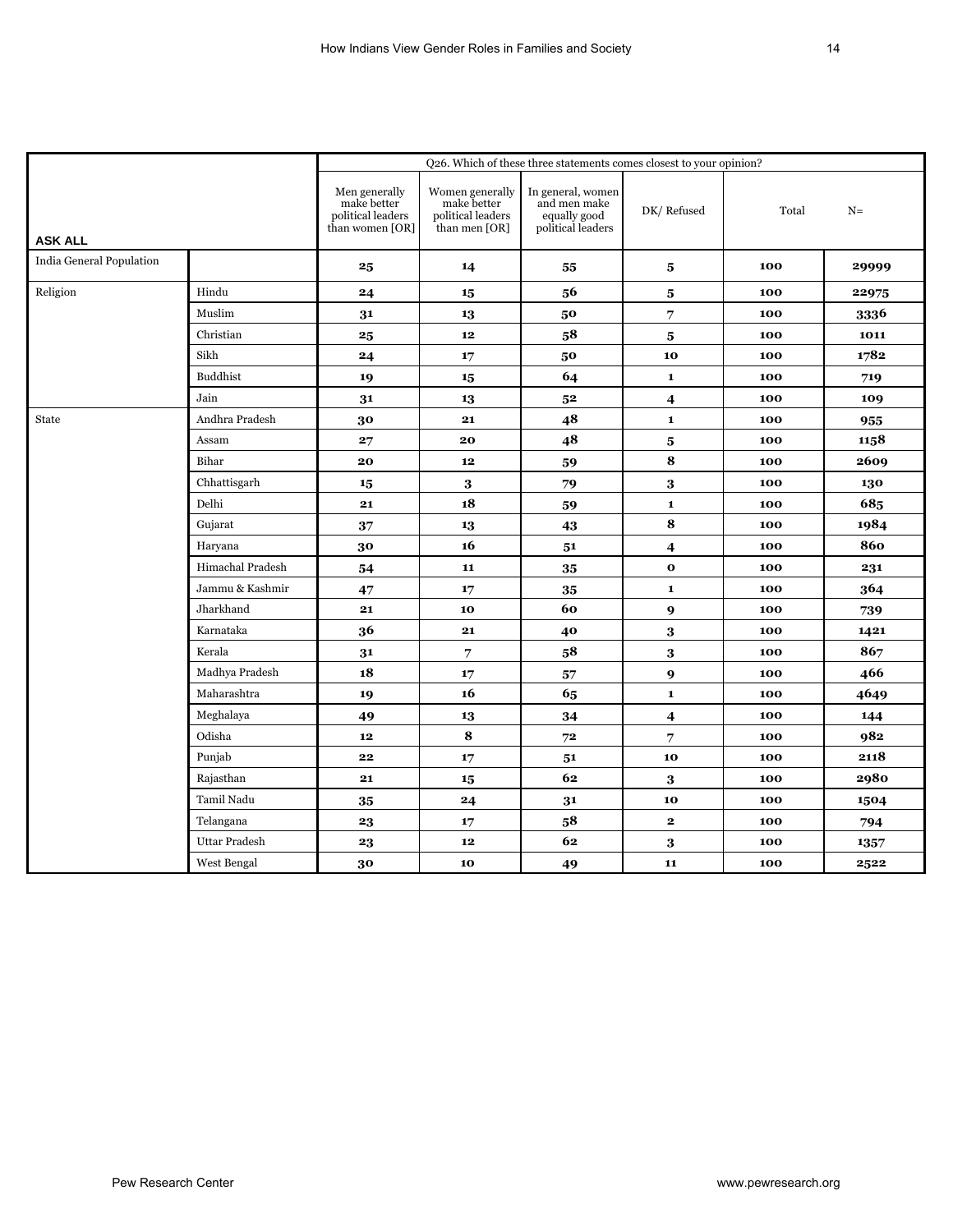|                          |                      | Q58x. In a family, who should have the primary responsibility ? a. to care for parents as they age |                         |                                           |                                                            |                                 |                                            |              |       |       |
|--------------------------|----------------------|----------------------------------------------------------------------------------------------------|-------------------------|-------------------------------------------|------------------------------------------------------------|---------------------------------|--------------------------------------------|--------------|-------|-------|
| <b>ASK ALL</b>           |                      | Sons                                                                                               | Daughters [OR]          | Both should<br>have the<br>responsibility | Daughters-in-<br>law (DO NOT<br>$\overline{\text{READ}}$ ) | Sons-in-law<br>(DO NOT<br>READ) | Other/Neither/<br>Depends (DO<br>NOT READ) | DK/Refused   | Total | $N=$  |
| India General Population |                      | 39                                                                                                 | $\mathbf{2}$            | 58                                        | $\mathbf 1$                                                | $\bf o$                         | $\mathbf{o}$                               | $\mathbf 0$  | 100   | 29999 |
| Religion                 | Hindu                | 39                                                                                                 | $\mathbf{2}$            | 58                                        | $\mathbf{1}$                                               | $\mathbf{o}$                    | $\mathbf{o}$                               | $\mathbf 0$  | 100   | 22975 |
|                          | Muslim               | 43                                                                                                 | $\mathbf{2}$            | 54                                        | $\mathbf 1$                                                | $\mathbf{o}$                    | $\mathbf{o}$                               | $\mathbf{o}$ | 100   | 3336  |
|                          | Christian            | 29                                                                                                 | 4                       | 65                                        | $\mathbf 1$                                                | $\mathbf{o}$                    | $\mathbf 1$                                | $\mathbf{o}$ | 100   | 1011  |
|                          | Sikh                 | 17                                                                                                 | $\mathbf 1$             | 80                                        | $\mathbf 1$                                                | $\mathbf{o}$                    | $\mathbf{o}$                               | $\mathbf{o}$ | 100   | 1782  |
|                          | <b>Buddhist</b>      | 35                                                                                                 | $\mathbf{2}$            | 63                                        | $\mathbf{o}$                                               | $\mathbf{o}$                    | $\mathbf{o}$                               | $\mathbf 0$  | 100   | 719   |
|                          | Jain                 | 33                                                                                                 | $\mathbf{o}$            | 64                                        | $\mathbf 1$                                                | $\mathbf{o}$                    | $\mathbf{2}$                               | $\mathbf{o}$ | 100   | 109   |
| State                    | Andhra Pradesh       | 5 <sup>2</sup>                                                                                     | 3                       | 43                                        | $\mathbf 0$                                                | $\mathbf 0$                     | $\mathbf{2}$                               | $\mathbf{o}$ | 100   | 955   |
|                          | Assam                | 35                                                                                                 | $\mathbf 1$             | 62                                        | $\mathbf 1$                                                | $\mathbf{o}$                    | $\mathbf{o}$                               | $\mathbf 1$  | 100   | 1158  |
|                          | Bihar                | 34                                                                                                 | $\mathbf{o}$            | 64                                        | $\mathbf{2}$                                               | $\mathbf{o}$                    | $\mathbf{o}$                               | $\mathbf 0$  | 100   | 2609  |
|                          | Chhattisgarh         | 29                                                                                                 | $\mathbf{o}$            | 71                                        | $\mathbf{o}$                                               | $\bf o$                         | $\mathbf{o}$                               | $\mathbf 0$  | 100   | 130   |
|                          | Delhi                | 23                                                                                                 | $\mathbf 1$             | 74                                        | $\mathbf 1$                                                | $\mathbf{o}$                    | $\mathbf{o}$                               | $\mathbf{o}$ | 100   | 685   |
|                          | Gujarat              | 51                                                                                                 | $\mathbf 1$             | 46                                        | $\mathbf{1}$                                               | $\mathbf{o}$                    | $\mathbf{1}$                               | $\mathbf{o}$ | 100   | 1984  |
|                          | Haryana              | 31                                                                                                 | $\mathbf{o}$            | 68                                        | $\mathbf{o}$                                               | $\mathbf{o}$                    | $\mathbf{o}$                               | $\mathbf 0$  | 100   | 860   |
|                          | Himachal Pradesh     | 46                                                                                                 | $\mathbf 1$             | 5 <sup>2</sup>                            | $\mathbf{o}$                                               | $\mathbf{o}$                    | $\mathbf{o}$                               | $\mathbf{o}$ | 100   | 231   |
|                          | Jammu & Kashmir      | 35                                                                                                 | $\mathbf 1$             | 63                                        | $\mathbf{o}$                                               | $\mathbf{o}$                    | $\mathbf{o}$                               | $\mathbf{o}$ | 100   | 364   |
|                          | Jharkhand            | $\bf 37$                                                                                           | $\mathbf{o}$            | 62                                        | $\mathbf{o}$                                               | $\mathbf 0$                     | $\mathbf{o}$                               | $\mathbf{o}$ | 100   | 739   |
|                          | Karnataka            | 60                                                                                                 | $\mathbf{2}$            | 35                                        | $\mathbf 1$                                                | $\mathbf 0$                     | $\mathbf 1$                                | $\mathbf 0$  | 100   | 1421  |
|                          | Kerala               | $25\,$                                                                                             | $\mathbf{1}$            | 72                                        | $\mathbf 1$                                                | $\bf o$                         | $\mathbf{o}$                               | $\mathbf 1$  | 100   | 867   |
|                          | Madhya Pradesh       | 43                                                                                                 | $\mathbf{2}$            | 55                                        | $\mathbf{1}$                                               | $\bf o$                         | $\mathbf{o}$                               | $\mathbf 0$  | 100   | 466   |
|                          | Maharashtra          | 40                                                                                                 | $\mathbf{1}$            | 58                                        | $\mathbf 0$                                                | $\mathbf 0$                     | $\mathbf{o}$                               | $\mathbf 0$  | 100   | 4649  |
|                          | Meghalaya            | 11                                                                                                 | 23                      | 65                                        | $\mathbf 1$                                                | $\mathbf 0$                     | $\mathbf{o}$                               | $\mathbf 0$  | 100   | 144   |
|                          | Odisha               | 30                                                                                                 | $\mathbf{2}$            | 66                                        | $\mathbf 1$                                                | $\mathbf 0$                     | $\mathbf{o}$                               | $\mathbf 0$  | 100   | 982   |
|                          | Punjab               | 20                                                                                                 | ${\bf 1}$               | 77                                        | $\mathbf 1$                                                | $\mathbf 0$                     | $\mathbf{o}$                               | $\mathbf 0$  | 100   | 2118  |
|                          | Rajasthan            | 30                                                                                                 | $\mathbf 1$             | 68                                        | $\mathbf 1$                                                | $\mathbf{o}$                    | $\mathbf{o}$                               | $\mathbf{o}$ | 100   | 2980  |
|                          | Tamil Nadu           | 27                                                                                                 | $\overline{\mathbf{4}}$ | 68                                        | $\mathbf{o}$                                               | $\mathbf 0$                     | $\mathbf{o}$                               | $\mathbf 1$  | 100   | 1504  |
|                          | Telangana            | 61                                                                                                 | $\mathbf{1}$            | 37                                        | $\mathbf 0$                                                | $\mathbf{o}$                    | $\mathbf{1}$                               | $\mathbf{o}$ | 100   | 794   |
|                          | <b>Uttar Pradesh</b> | 51                                                                                                 | $\mathbf{o}$            | 49                                        | $\mathbf{o}$                                               | $\mathbf{o}$                    | $\mathbf{o}$                               | $\mathbf{o}$ | 100   | 1357  |
|                          | West Bengal          | 19                                                                                                 | 7                       | 73                                        | $\mathbf{1}$                                               | $\mathbf{o}$                    | $\mathbf{o}$                               | $\mathbf{o}$ | 100   | 2522  |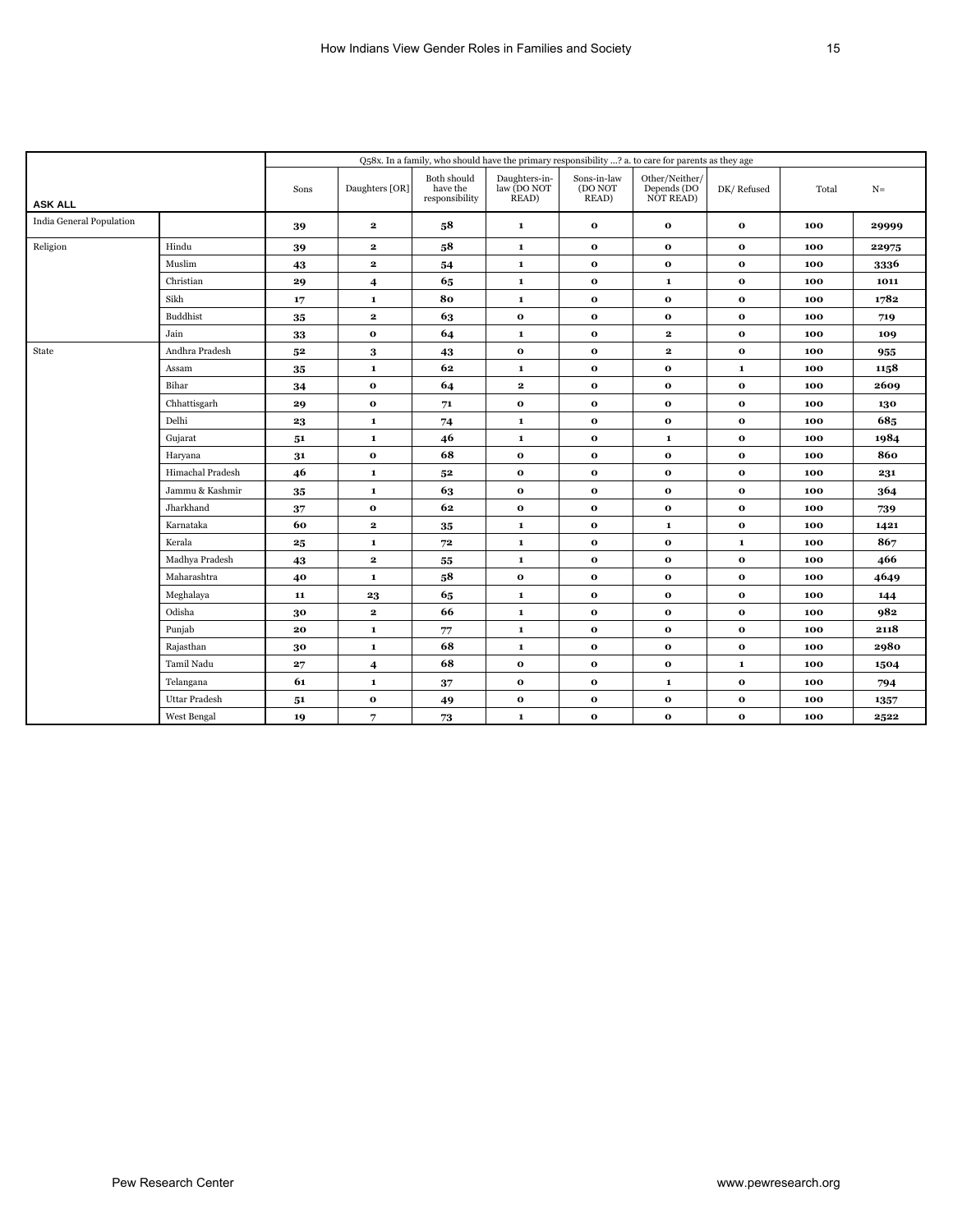|                          |                      | Q58x. In a family, who should have the primary responsibility ? b. for a parent's [IF CHRISTIAN OR MUSLIM INSERT "burial rituals"; ELSE INSERT "last<br>rites"] |                |                                           |                                                            |                                 |                                                     |              |       |       |  |
|--------------------------|----------------------|-----------------------------------------------------------------------------------------------------------------------------------------------------------------|----------------|-------------------------------------------|------------------------------------------------------------|---------------------------------|-----------------------------------------------------|--------------|-------|-------|--|
| <b>ASK ALL</b>           |                      | Sons                                                                                                                                                            | Daughters [OR] | Both should<br>have the<br>responsibility | Daughters-in-<br>law (DO NOT<br>$\overline{\text{READ}}$ ) | Sons-in-law<br>(DO NOT<br>READ) | $\mbox{Other/Neither/}$<br>Depends (DO<br>NOT READ) | DK/Refused   | Total | $N=$  |  |
| India General Population |                      | 63                                                                                                                                                              | $\mathbf{1}$   | 35                                        | $\bf o$                                                    | $\mathbf{o}$                    | $\mathbf{o}$                                        | $\mathbf{o}$ | 100   | 29999 |  |
| Religion                 | Hindu                | 63                                                                                                                                                              | $\mathbf{1}$   | 35                                        | $\bf o$                                                    | $\mathbf{o}$                    | $\mathbf 0$                                         | $\mathbf{o}$ | 100   | 22975 |  |
|                          | Muslim               | 74                                                                                                                                                              | $\mathbf{1}$   | 24                                        | $\mathbf{o}$                                               | $\mathbf{o}$                    | $\mathbf{o}$                                        | $\mathbf{o}$ | 100   | 3336  |  |
|                          | Christian            | 44                                                                                                                                                              | $\mathbf{2}$   | 5 <sup>2</sup>                            | $\mathbf 1$                                                | $\mathbf{o}$                    | $\mathbf 1$                                         | $\mathbf{o}$ | 100   | 1011  |  |
|                          | Sikh                 | 29                                                                                                                                                              | $\mathbf{1}$   | 69                                        | $\mathbf{o}$                                               | $\mathbf 0$                     | $\mathbf{o}$                                        | $\mathbf{o}$ | 100   | 1782  |  |
|                          | <b>Buddhist</b>      | 46                                                                                                                                                              | $\mathbf 1$    | 53                                        | $\bf o$                                                    | $\mathbf{o}$                    | $\bf o$                                             | $\mathbf{o}$ | 100   | 719   |  |
|                          | Jain                 | 67                                                                                                                                                              | $\bf{3}$       | 30                                        | $\mathbf{o}$                                               | $\mathbf{o}$                    | $\mathbf 1$                                         | $\mathbf{o}$ | 100   | 109   |  |
| State                    | Andhra Pradesh       | 60                                                                                                                                                              | 3              | 35                                        | $\mathbf{o}$                                               | $\mathbf{o}$                    | $\mathbf 1$                                         | $\mathbf{o}$ | 100   | 955   |  |
|                          | Assam                | 56                                                                                                                                                              | $\mathbf 0$    | 41                                        | $\mathbf 0$                                                | $\mathbf{o}$                    | $\mathbf 0$                                         | $\mathbf{2}$ | 100   | 1158  |  |
|                          | Bihar                | 65                                                                                                                                                              | $\mathbf{o}$   | 34                                        | $\bf o$                                                    | $\mathbf{o}$                    | $\bf o$                                             | $\mathbf{o}$ | 100   | 2609  |  |
|                          | Chhattisgarh         | 47                                                                                                                                                              | $\mathbf 1$    | 51                                        | $\mathbf 0$                                                | $\mathbf{o}$                    | $\mathbf 0$                                         | $\mathbf 1$  | 100   | 130   |  |
|                          | Delhi                | 56                                                                                                                                                              | $\mathbf{o}$   | 43                                        | $\bf o$                                                    | $\mathbf{o}$                    | $\mathbf{o}$                                        | $\mathbf 1$  | 100   | 685   |  |
|                          | Gujarat              | 80                                                                                                                                                              | $\mathbf{1}$   | 18                                        | $\bf o$                                                    | $\mathbf{o}$                    | $\bf o$                                             | $\mathbf{o}$ | 100   | 1984  |  |
|                          | Haryana              | 48                                                                                                                                                              | $\mathbf{o}$   | 50                                        | $\mathbf 1$                                                | $\mathbf{o}$                    | $\mathbf{o}$                                        | $\mathbf{o}$ | 100   | 860   |  |
|                          | Himachal Pradesh     | 68                                                                                                                                                              | $\mathbf{o}$   | 31                                        | $\mathbf 0$                                                | $\mathbf{o}$                    | $\mathbf 0$                                         | $\mathbf{o}$ | 100   | 231   |  |
|                          | Jammu & Kashmir      | 38                                                                                                                                                              | $\mathbf{2}$   | 60                                        | $\bf o$                                                    | $\mathbf 0$                     | $\bf o$                                             | $\mathbf{o}$ | 100   | 364   |  |
|                          | Jharkhand            | 67                                                                                                                                                              | $\mathbf{o}$   | 3 <sup>2</sup>                            | $\bf o$                                                    | $\mathbf{o}$                    | $\bf o$                                             | $\mathbf{o}$ | 100   | 739   |  |
|                          | Karnataka            | 8 <sub>1</sub>                                                                                                                                                  | $\mathbf 2$    | 15                                        | $\mathbf{o}$                                               | $\mathbf{o}$                    | $\mathbf 1$                                         | $\mathbf{o}$ | 100   | 1421  |  |
|                          | Kerala               | $\bf{30}$                                                                                                                                                       | $\mathbf 1$    | 68                                        | $\mathbf{o}$                                               | $\mathbf{o}$                    | $\mathbf{o}$                                        | $\mathbf 1$  | 100   | 867   |  |
|                          | Madhya Pradesh       | $\bf 72$                                                                                                                                                        | $\mathbf{2}$   | $25\,$                                    | $\mathbf{o}$                                               | $\mathbf{o}$                    | $\mathbf 0$                                         | $\mathbf 0$  | 100   | 466   |  |
|                          | Maharashtra          | 56                                                                                                                                                              | $\mathbf{1}$   | 43                                        | $\bf o$                                                    | $\mathbf{o}$                    | $\bf o$                                             | $\mathbf{o}$ | 100   | 4649  |  |
|                          | Meghalaya            | 66                                                                                                                                                              | 12             | 21                                        | $\bf o$                                                    | $\mathbf{o}$                    | $\mathbf 0$                                         | $\mathbf 1$  | 100   | 144   |  |
|                          | Odisha               | 58                                                                                                                                                              | $\mathbf{o}$   | 41                                        | $\bf o$                                                    | $\mathbf{o}$                    | $\mathbf{o}$                                        | $\mathbf 1$  | 100   | 982   |  |
|                          | Punjab               | 29                                                                                                                                                              | $\mathbf{1}$   | 69                                        | $\bf o$                                                    | $\mathbf{o}$                    | $\bf o$                                             | $\mathbf 1$  | 100   | 2118  |  |
|                          | Rajasthan            | 60                                                                                                                                                              | $\mathbf 1$    | 38                                        | $\mathbf{o}$                                               | $\mathbf{o}$                    | $\mathbf{o}$                                        | $\mathbf{o}$ | 100   | 2980  |  |
|                          | Tamil Nadu           | 56                                                                                                                                                              | $\mathbf{1}$   | 42                                        | $\mathbf 0$                                                | $\mathbf{o}$                    | $\mathbf 0$                                         | $\mathbf 0$  | 100   | 1504  |  |
|                          | Telangana            | 68                                                                                                                                                              | $\mathbf{o}$   | 26                                        | 3                                                          | $\mathbf 1$                     | $\mathbf 1$                                         | $\mathbf{o}$ | 100   | 794   |  |
|                          | <b>Uttar Pradesh</b> | 84                                                                                                                                                              | $\mathbf{o}$   | 15                                        | $\bf o$                                                    | $\mathbf{o}$                    | $\bf o$                                             | $\mathbf{o}$ | 100   | 1357  |  |
|                          | West Bengal          | 46                                                                                                                                                              | $\mathbf{1}$   | 52                                        | $\mathbf{o}$                                               | $\mathbf{o}$                    | $\mathbf{o}$                                        | $\bf{o}$     | 100   | 2522  |  |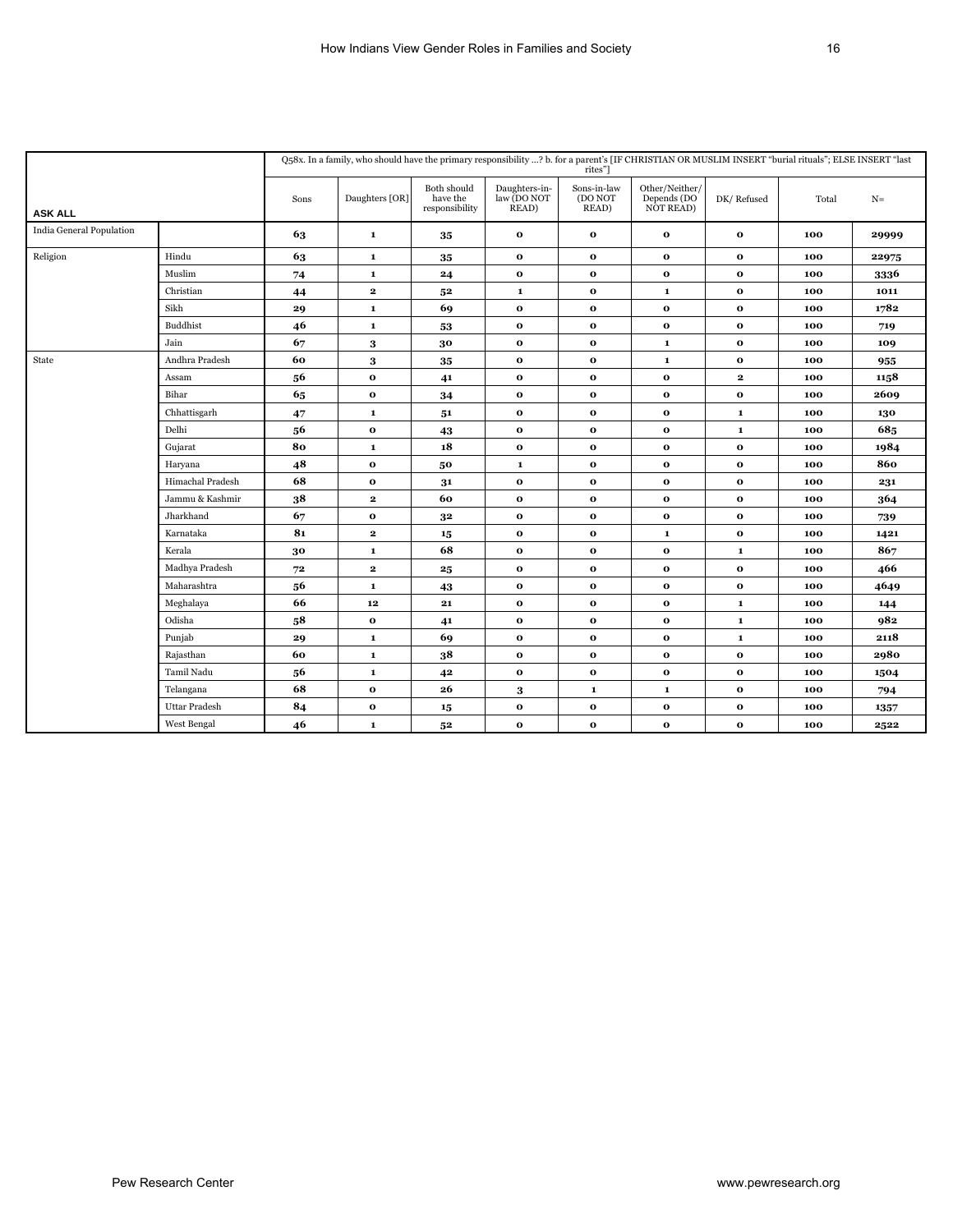|                               |                  | Q66. In the last 12 months, have you personally felt discriminated against ? a. because you are a<br>woman |            |                         |       |               |  |  |
|-------------------------------|------------------|------------------------------------------------------------------------------------------------------------|------------|-------------------------|-------|---------------|--|--|
| <b>ASK IF FEMALE (QGEN=2)</b> |                  | Yes                                                                                                        | ${\rm No}$ | DK/Refused              | Total | ${\bf N}$ $=$ |  |  |
| India General Population      |                  | 16                                                                                                         | 82         | $\mathbf{2}$            | 100   | 15405         |  |  |
| Religion                      | Hindu            | 16                                                                                                         | 82         | $\bf 2$                 | 100   | 11917         |  |  |
|                               | Muslim           | 16                                                                                                         | 81         | $\bf{3}$                | 100   | 1709          |  |  |
|                               | Christian        | $\boldsymbol{9}$                                                                                           | 90         | $\mathbf{1}$            | 100   | 506           |  |  |
|                               | Sikh             | 15                                                                                                         | 82         | $\bf{3}$                | 100   | 821           |  |  |
|                               | <b>Buddhist</b>  | 13                                                                                                         | 86         | $\mathbf 1$             | 100   | 371           |  |  |
| State                         | Andhra Pradesh   | $\boldsymbol{6}$                                                                                           | 94         | $\mathbf{o}$            | 100   | 515           |  |  |
|                               | Assam            | 32                                                                                                         | 64         | $\overline{\mathbf{4}}$ | 100   | 627           |  |  |
|                               | Bihar            | 17                                                                                                         | 82         | $\overline{\mathbf{2}}$ | 100   | 1514          |  |  |
|                               | Delhi            | 22                                                                                                         | 78         | $\mathbf{1}$            | 100   | 332           |  |  |
|                               | Gujarat          | 7                                                                                                          | 90         | $\bf{3}$                | 100   | 947           |  |  |
|                               | Haryana          | 24                                                                                                         | 76         | $\mathbf 0$             | 100   | 428           |  |  |
|                               | Himachal Pradesh | 24                                                                                                         | 76         | $\mathbf 0$             | 100   | 123           |  |  |
|                               | Jammu & Kashmir  | 35                                                                                                         | 63         | $\mathbf{2}$            | 100   | 168           |  |  |
|                               | Jharkhand        | 11                                                                                                         | 88         | $\mathbf 0$             | 100   | 382           |  |  |
|                               | Karnataka        | 17                                                                                                         | 83         | $\mathbf{o}$            | 100   | 778           |  |  |
|                               | Kerala           | 8                                                                                                          | 89         | $\bf{3}$                | 100   | 457           |  |  |
|                               | Madhya Pradesh   | $\bf{22}$                                                                                                  | 74         | $\bf{3}$                | 100   | 250           |  |  |
|                               | Maharashtra      | ${\bf 8}$                                                                                                  | 92         | $\mathbf{o}$            | 100   | 2375          |  |  |
|                               | Odisha           | $12$                                                                                                       | 86         | $\bf 2$                 | 100   | 550           |  |  |
|                               | Punjab           | 14                                                                                                         | 83         | $\bf{3}$                | 100   | 959           |  |  |
|                               | Rajasthan        | 23                                                                                                         | 77         | $\mathbf 0$             | 100   | 1401          |  |  |
|                               | Tamil Nadu       | 28                                                                                                         | ${\bf 71}$ | $\bf 2$                 | 100   | 767           |  |  |
|                               | Telangana        | 29                                                                                                         | ${\bf 71}$ | $\mathbf 0$             | 100   | 439           |  |  |
|                               | Uttar Pradesh    | 14                                                                                                         | 85         | $\mathbf 0$             | 100   | 699           |  |  |
|                               | West Bengal      | 16                                                                                                         | ${\bf 73}$ | 12                      | 100   | 1317          |  |  |